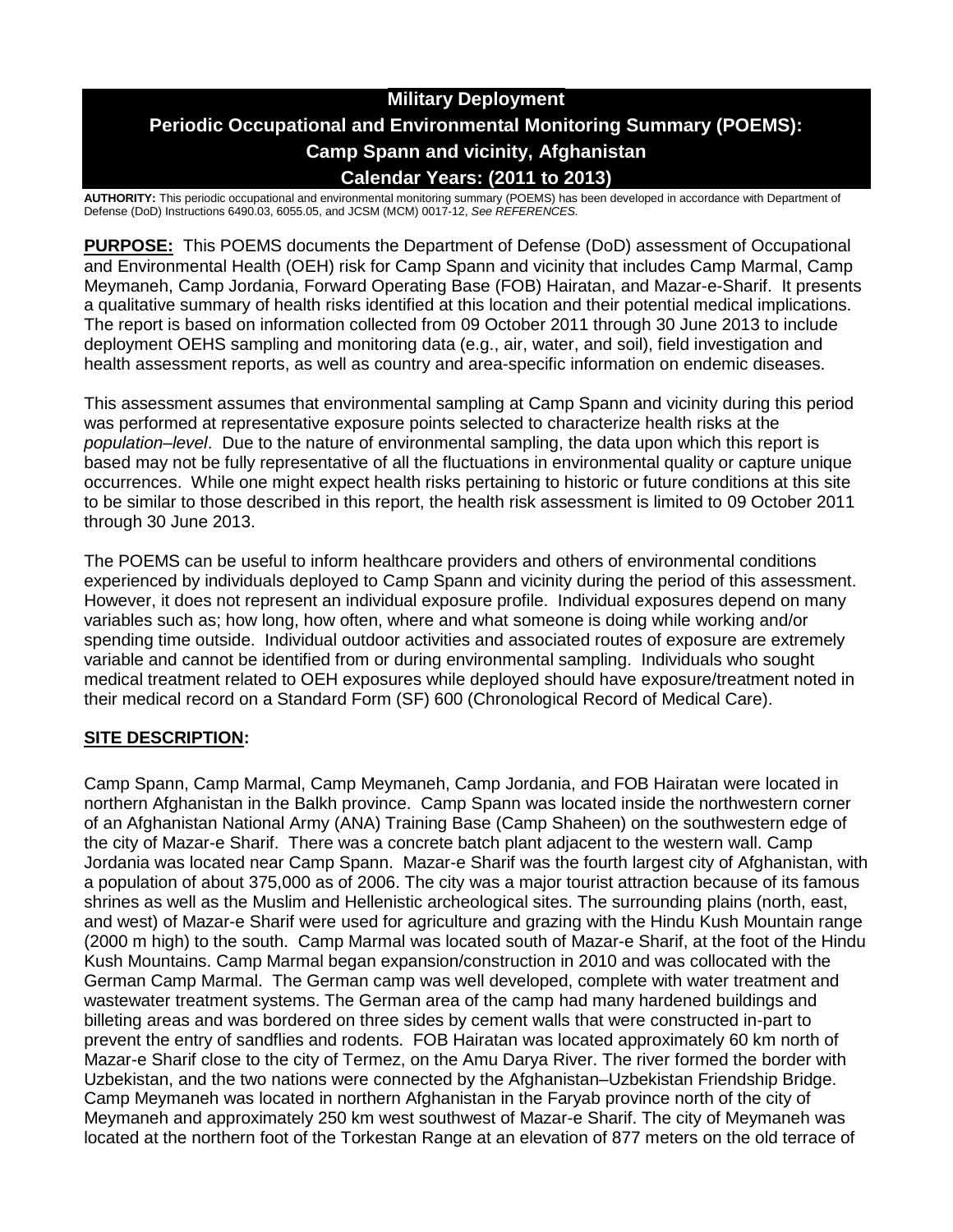the Qeysar or Meymaneh River. The highlands of the Meymaneh region generally possessed very rich topsoil, which supports seasonal agricultural activities.

**SUMMARY:** Conditions that may have posed a Moderate or greater health risk are summarized in Table 1. Table 2 provides population based risk estimates for identified OEH conditions at Camp Spann and vicinity. As indicated in the detailed sections that follow Table 2, controls established to reduce health risk were factored into this assessment. In some cases, e.g., ambient air, specific controls are noted, but not routinely available/feasible.

# **Table 1: Summary of Occupational and Environmental Conditions with MODERATE or Greater Health Risk**

#### *Short-term health risks & medical implications:*

The following may have caused acute health effects in some personnel during deployment at Camp Spann and vicinity that includes Camp Marmal, Camp Meymaneh, Camp Jordania, FOB Hairatan, and Mazar-e-Sharif:

Inhalable fine particulate matter less than 2.5 micrometers in diameter (PM2.5); food/waterborne diseases (e.g., bacterial diarrhea, hepatitis A, typhoid fever, brucellosis, diarrhea-cholera, diarrhea-protozoal, hepatitis E); other endemic diseases (malaria, cutaneous leishmaniasis, Crimean-Congo hemorrhagic fever, sandfly fever, typhus-miteborne, leptospirosis, Tuberculosis (TB), rabies, anthrax, Q fever); and heat stress. For food/waterborne diseases (e.g., bacterial diarrhea, hepatitis A, typhoid fever, brucellosis, diarrhea-cholera, diarrhea-protozoal, hepatitis E), if ingesting local food and water, the health effects can temporarily incapacitate personnel (diarrhea) or result in prolonged illness (hepatitis A, typhoid fever, brucellosis, hepatitis E). Risks from food/waterborne diseases may have been reduced with preventive medicine controls and mitigation, which includes hepatitis A and typhoid fever vaccinations and only drinking from approved water sources in accordance with standing CENTCOM policy. For other vector-borne endemic diseases (malaria, cutaneous leishmaniasis, Crimean-Congo hemorrhagic fever, sandfly fever, typhus-miteborne), these diseases may constitute a significant risk due to exposure to biting vectors; risk reduced to low by proper wear of the treated uniform, application of repellent to exposed skin, use of bed net, minimizing areas of standing water, and appropriate chemoprophylaxis. For water contact diseases (leptospirosis) activities involving extensive contact with surface water increase risk. For respiratory diseases (Tuberculosis (TB)), personnel in close-quarter conditions could have been at risk for person-to-person spread. Animal contact diseases (rabies, anthrax, Q fever), pose year-round risk. For heat stress, risk can be greater during months of May through September and greater for susceptible persons including those older than 45, of low fitness level, unacclimatized, or with underlying medical conditions. Risks from heat stress may have been reduced with preventive medicine controls, work-rest cycles, proper hydration and nutrition, and mitigation.

Air quality: For  $PM_{2.5}$  and inhalable coarse particulate matter less than 10 micrometers in diameter ( $PM_{10}$ ), (although the PM<sup>10</sup> overall short-term risk was not evaluated due to insufficient data), exposures may result in mild to more serious shortterm health effects (e.g., eye, nose or throat and lung irritation) in some personnel while at this site. For PM<sub>10</sub> and PM<sub>2.5</sub>, certain subgroups of the deployed forces (e.g., those with pre-existing asthma/cardio-pulmonary conditions) are at greatest risk of developing notable health effects. Although most effects from exposure to particulate matter should have resolved post-deployment, providers should be prepared to consider the relationship between deployment exposures and current complaints. Some individuals may have sought treatment for acute respiratory irritation during their time at Camp Spann and vicinity, which includes Camp Marmal, Camp Jordania, Camp Meymaneh, FOB Hairatan and Mazar-e-Sharif. Personnel who reported with symptoms or required treatment while at this site should have exposure/treatment noted in medical record (e.g., electronic medical record and/or on a Standard Form (SF) 600 (*Chronological Record of Medical Care*)).

#### *Long-term health risks & medical implications:*

The hazards associated with potential long-term health effects at Camp Spann and vicinity that includes Camp Marmal, Camp Meymaneh, Camp Jordania, FOB Hairatan, and Mazar-e-Sharif include inhalable fine particulate matter less than 2.5 micrometers in diameter (PM<sub>2.5</sub>).

Air Quality: For inhalational exposure to high levels of dust and particulate matter, including  $PM_{2.5}$  and  $PM_{10}$ , (although fine particulate matter less than 10 micrometers in diameter (PM<sub>10</sub>) was not evaluated for long-term risk due to no available health guidelines), such as during high winds or dust storms, it is considered possible that some otherwise healthy personnel who were exposed for a long-term period to dust and particulate matter (PM) could develop certain health conditions (e.g., reduced lung function, cardiopulmonary disease). Personnel with a history of asthma or cardiopulmonary disease could potentially be more likely to develop such chronic health conditions. While the PM exposures are documented and archived, at this time there are no specific recommended, post-deployment medical surveillance evaluations or treatments. Providers should still consider overall individual health status (e.g., any underlying conditions/susceptibilities) and any potential unique individual exposures (such as occupational or specific personal dosimeter data) and individual behaviors when assessing individual concerns. Certain individuals may need to be

> Page 2 of 22 Reviewed by CENTCOM (06 March 2015) Final Approval Date (9 April 2018)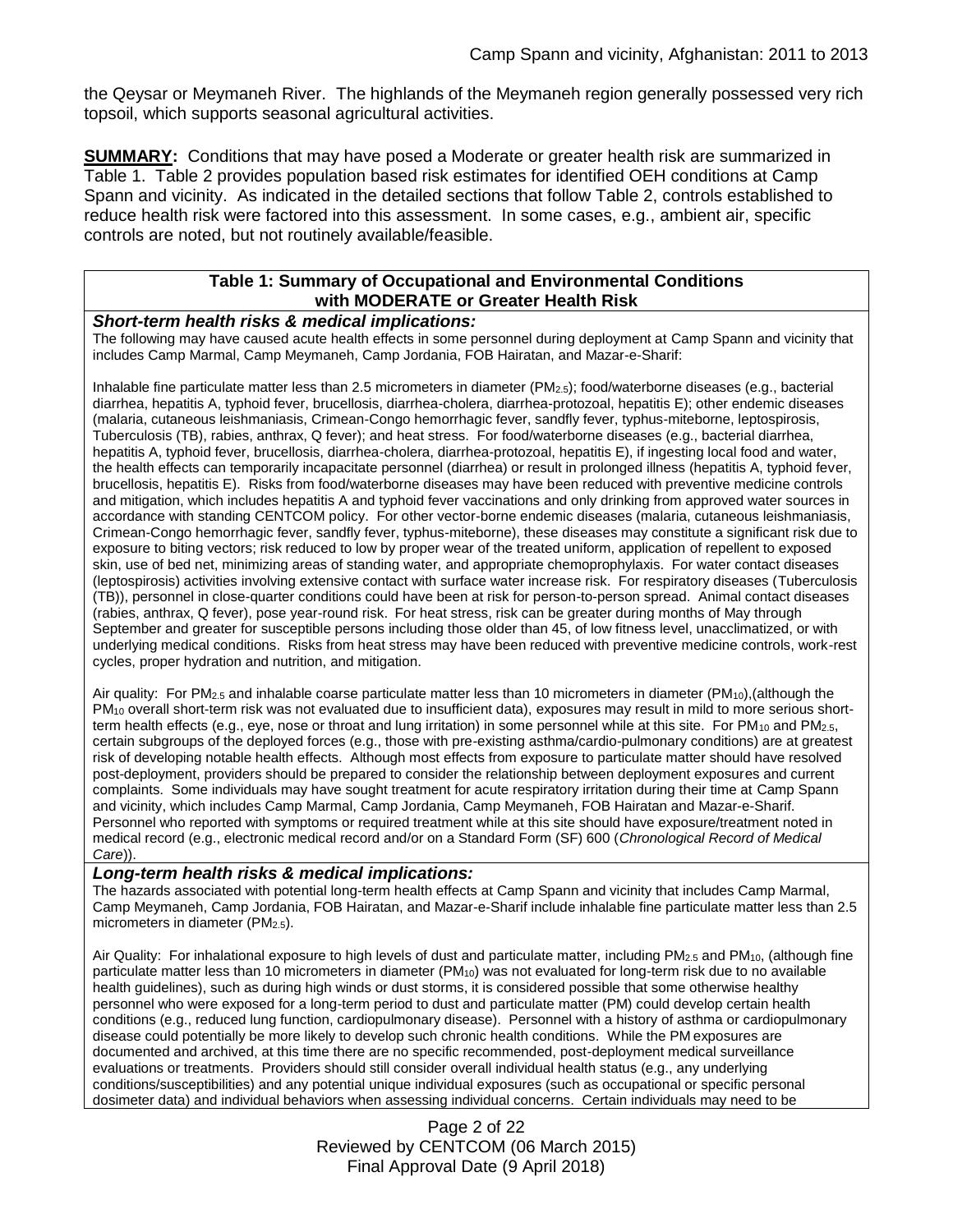followed/evaluated for specific occupational exposures/injuries (e.g., annual audiograms as part of the medical surveillance for those enrolled in the Hearing Conservation Program; and personnel covered by Respiratory Protection Program and/or Hazardous Waste/Emergency Responders Medical Surveillance).

| Source of<br><b>Identified Health</b><br>Risk <sup>3</sup>       | Unmitigated Health Risk Estimate <sup>4</sup>                                                                                                                                                                                                                                                                                                                                                                                                                                                                                                 | <b>Control Measures</b><br><b>Implemented</b>                                                                                                           | <b>Residual Health Risk Estimate<sup>4</sup></b>                                                                                                                                                                                                                                                                                                                                                                                                                                                                                              |
|------------------------------------------------------------------|-----------------------------------------------------------------------------------------------------------------------------------------------------------------------------------------------------------------------------------------------------------------------------------------------------------------------------------------------------------------------------------------------------------------------------------------------------------------------------------------------------------------------------------------------|---------------------------------------------------------------------------------------------------------------------------------------------------------|-----------------------------------------------------------------------------------------------------------------------------------------------------------------------------------------------------------------------------------------------------------------------------------------------------------------------------------------------------------------------------------------------------------------------------------------------------------------------------------------------------------------------------------------------|
| <b>AIR</b>                                                       |                                                                                                                                                                                                                                                                                                                                                                                                                                                                                                                                               |                                                                                                                                                         |                                                                                                                                                                                                                                                                                                                                                                                                                                                                                                                                               |
| $PM_{10}$                                                        | Short-term: There were insufficient<br>data with which to characterize short-<br>term health risk from exposure to<br>PM <sub>10</sub> . Daily levels varied, acute health<br>effects (e.g., upper respiratory tract<br>irritation) more pronounced during<br>peak days. More serious effects were<br>possible in susceptible persons (e.g.,<br>those with asthma/existing respiratory<br>diseases).                                                                                                                                          | Limiting strenuous<br>physical activities when air<br>quality is especially poor;<br>and actions such as<br>closing tent flaps,<br>windows, and doors.  | Short-term: There were insufficient<br>data with which to characterize short-<br>term health risk from exposure to PM <sub>10</sub> .<br>Daily levels varied, acute health effects<br>(e.g., upper respiratory tract irritation)<br>more pronounced during peak days.<br>More serious effects were possible in<br>susceptible persons (e.g., those with<br>asthma/existing respiratory diseases).                                                                                                                                             |
|                                                                  | Long-term: No health guidelines                                                                                                                                                                                                                                                                                                                                                                                                                                                                                                               |                                                                                                                                                         | Long-term: No health guidelines                                                                                                                                                                                                                                                                                                                                                                                                                                                                                                               |
| PM <sub>2.5</sub>                                                | Short-term: None to Moderate, Daily<br>levels varied, acute health effects (e.g.,<br>upper respiratory tract irritation) more<br>pronounced during peak days. More<br>serious effects were possible in<br>susceptible persons (e.g., those with<br>asthma/existing respiratory diseases).<br>Long-term: Low to Moderate. A small<br>percentage of personnel may have<br>been at increased risk for developing<br>chronic conditions. Particularly those<br>more susceptible to acute effects (e.g.,<br>those with asthma/existing respiratory | Limiting strenuous<br>physical activities when air<br>quality was especially<br>poor; and actions such as<br>closing tent flaps,<br>windows, and doors. | Short-term: None to Moderate, Daily<br>levels varied, acute health effects (e.g.,<br>upper respiratory tract irritation) more<br>pronounced during peak days. More<br>serious effects were possible in<br>susceptible persons (e.g., those with<br>asthma/existing respiratory diseases).<br>Long-term: Low to Moderate. A small<br>percentage of personnel may have<br>been at increased risk for developing<br>chronic conditions. Particularly those<br>more susceptible to acute effects (e.g.,<br>those with asthma/existing respiratory |
|                                                                  | diseases).                                                                                                                                                                                                                                                                                                                                                                                                                                                                                                                                    |                                                                                                                                                         | diseases).                                                                                                                                                                                                                                                                                                                                                                                                                                                                                                                                    |
| <b>Water</b>                                                     |                                                                                                                                                                                                                                                                                                                                                                                                                                                                                                                                               |                                                                                                                                                         |                                                                                                                                                                                                                                                                                                                                                                                                                                                                                                                                               |
| Water for Other                                                  | Short-term: Low for Sulfate.                                                                                                                                                                                                                                                                                                                                                                                                                                                                                                                  | Water treated in<br>accordance with                                                                                                                     | Short-term: Low for Sulfate.                                                                                                                                                                                                                                                                                                                                                                                                                                                                                                                  |
| Purposes                                                         | Long-term: None.                                                                                                                                                                                                                                                                                                                                                                                                                                                                                                                              | standards applicable to its<br>intended use                                                                                                             | Long-term: None.                                                                                                                                                                                                                                                                                                                                                                                                                                                                                                                              |
| <b>ENDEMIC</b><br><b>DISEASE</b>                                 |                                                                                                                                                                                                                                                                                                                                                                                                                                                                                                                                               |                                                                                                                                                         |                                                                                                                                                                                                                                                                                                                                                                                                                                                                                                                                               |
| Food<br>borne/Waterborne<br>(e.g., diarrhea-<br>bacteriological) | Short-term: Variable; High (bacterial<br>diarrhea, hepatitis A, typhoid fever) to<br>Moderate (diarrhea-cholera, diarrhea-<br>protozoal, brucellosis, hepatitis E) to<br>Low (polio) if ingesting local<br>food/water, the health effects could<br>have temporarily incapacitated<br>personnel (diarrhea) or result in<br>prolonged illness (hepatitis A, Typhoid<br>fever, hepatitis E, brucellosis)                                                                                                                                         | Preventive measures<br>included Hepatitis A and<br>Typhoid fever vaccination<br>and consumption of food<br>and water only from<br>approved sources.     | Short-term: Low to none                                                                                                                                                                                                                                                                                                                                                                                                                                                                                                                       |
|                                                                  | Long-term: none identified                                                                                                                                                                                                                                                                                                                                                                                                                                                                                                                    |                                                                                                                                                         | Long-term: No data available                                                                                                                                                                                                                                                                                                                                                                                                                                                                                                                  |
| Arthropod Vector<br><b>Borne</b>                                 | Short-term: Variable; High for malaria,<br>Moderate for leishmaniasis -<br>cutaneous (acute), Crimean-Congo<br>hemorrhagic fever, sandfly fever,                                                                                                                                                                                                                                                                                                                                                                                              | Preventive measures<br>included proper wear of<br>treated uniform,<br>application of repellent to                                                       | Short-term: Low                                                                                                                                                                                                                                                                                                                                                                                                                                                                                                                               |

### **Table 2. Population-Based Health Risk Estimates - Camp Spann and vicinity that includes Camp Marmal, Camp Meymaneh, Camp Jordania, FOB Hairatan, and Mazar-e-Sharif: 1, 2**

Page 3 of 22 Reviewed by CENTCOM (06 March 2015) Final Approval Date (9 April 2018)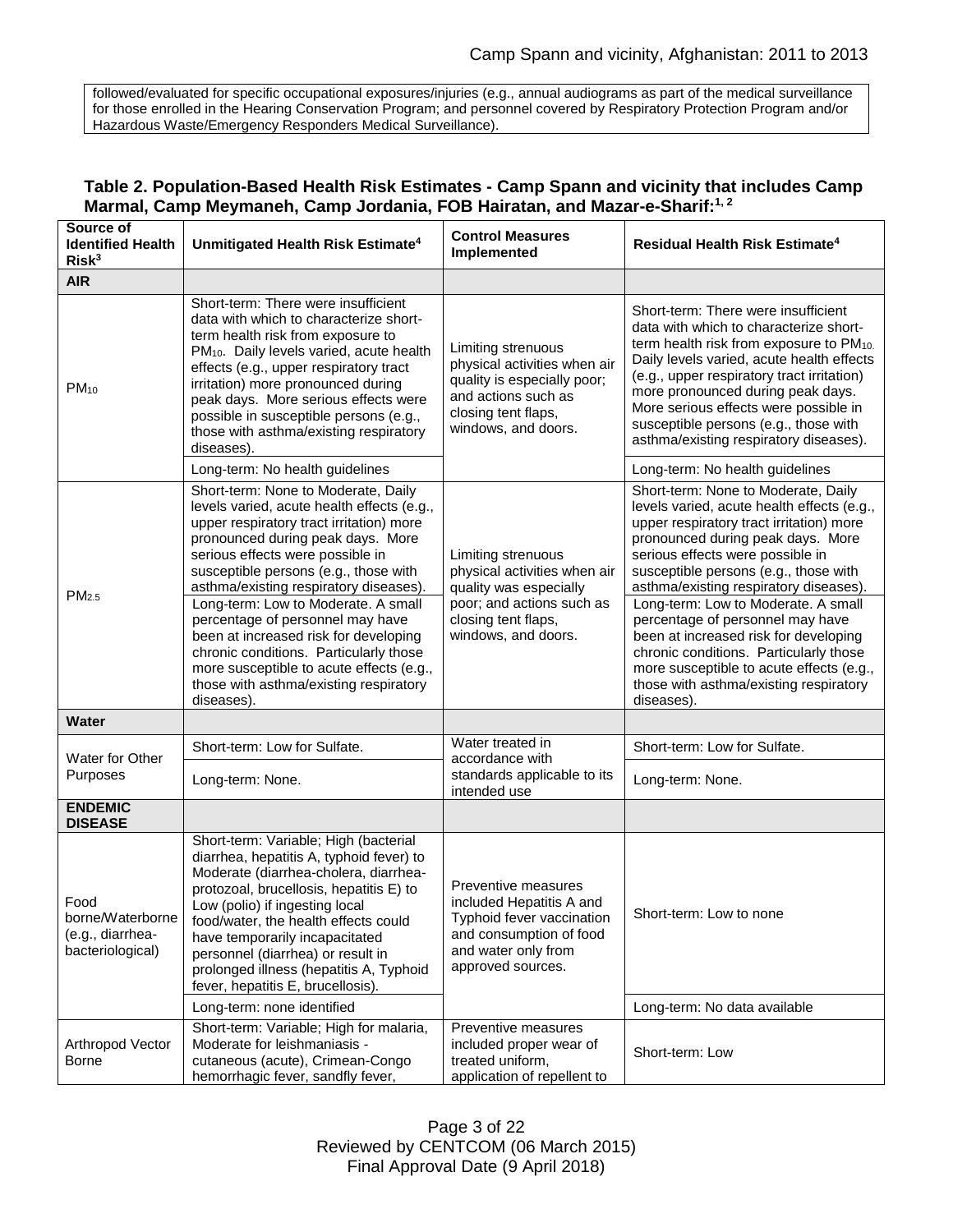| Source of<br><b>Identified Health</b><br>Risk <sup>3</sup> | Unmitigated Health Risk Estimate <sup>4</sup>                                                                                                                                                                                  | <b>Control Measures</b><br>Implemented                                                                                                                                                                                                                                                                       | Residual Health Risk Estimate <sup>4</sup>                                                                                                                                                                                     |
|------------------------------------------------------------|--------------------------------------------------------------------------------------------------------------------------------------------------------------------------------------------------------------------------------|--------------------------------------------------------------------------------------------------------------------------------------------------------------------------------------------------------------------------------------------------------------------------------------------------------------|--------------------------------------------------------------------------------------------------------------------------------------------------------------------------------------------------------------------------------|
|                                                            | typhus-miteborne; and Low for, the<br>plague and West Nile fever.                                                                                                                                                              | exposed skin, bed net<br>use, minimizing areas of<br>standing water and<br>appropriate<br>chemoprophylaxis.                                                                                                                                                                                                  |                                                                                                                                                                                                                                |
|                                                            | Long-term: Low for Leishmaniasis-<br>visceral infection.                                                                                                                                                                       |                                                                                                                                                                                                                                                                                                              | Long-term: No data available                                                                                                                                                                                                   |
| <b>Water-Contact</b><br>(e.g., wading,<br>swimming)        | Short-term: Moderate for leptospirosis                                                                                                                                                                                         | Recreational swimming in<br>surface waters not likely in<br>this area of Afghanistan<br>during this time period.                                                                                                                                                                                             | Short-term: Low for leptospirosis.                                                                                                                                                                                             |
|                                                            | Long-term: No data available                                                                                                                                                                                                   |                                                                                                                                                                                                                                                                                                              | Long-term: No data available                                                                                                                                                                                                   |
| Respiratory                                                | Short-term: Variable; Moderate for<br>tuberculosis (TB) to Low for<br>meningococcal meningitis.                                                                                                                                | Providing adequate living<br>and work space; medical<br>screening; vaccination.                                                                                                                                                                                                                              | Short-term: Low                                                                                                                                                                                                                |
|                                                            | Long-term: No data available                                                                                                                                                                                                   |                                                                                                                                                                                                                                                                                                              | Long-term: No data available                                                                                                                                                                                                   |
|                                                            | Short-term: Variable; Moderate for<br>rabies, anthrax, Q-fever to Low for<br>H5N1 avian influenza.                                                                                                                             | Prohibiting contact with,<br>adoption, or feeding of<br>feral animals IAW U.S.                                                                                                                                                                                                                               | Short-term: No data available                                                                                                                                                                                                  |
| <b>Animal Contact</b>                                      | Long-term: Low (Rabies)                                                                                                                                                                                                        | <b>Central Command</b><br>(CENTCOM) General<br>Order (GO) 1B. Risks<br>were further reduced in<br>the event of assessed<br>contact by prompt post-<br>exposure rabies<br>prophylaxis IAW The<br>Center for Disease<br>Control's (CDC) Advisory<br>Committee on<br><b>Immunization Practices</b><br>guidance. | Long-term: No data available                                                                                                                                                                                                   |
| <b>VENOMOUS</b><br><b>ANIMAL/</b><br><b>INSECTS</b>        |                                                                                                                                                                                                                                |                                                                                                                                                                                                                                                                                                              |                                                                                                                                                                                                                                |
| Snakes,<br>scorpions, and<br>spiders                       | Short-term: Low; If encountered,<br>effects of venom varied with species<br>from mild localized swelling (e.g.<br>Scorpiops lindbergi) to potentially<br>lethal effects (e.g. Gloydius halys).<br>Long-term: No data available | Risk reduced by avoiding<br>contact, proper wear of<br>uniform (especially<br>footwear), and proper and<br>timely treatment.                                                                                                                                                                                 | Short-term: Low; If encountered,<br>effects of venom varied with species<br>from mild localized swelling (e.g.<br>Scorpiops lindbergi) to potentially<br>lethal effects (e.g. Gloydius halys).<br>Long-term: No data available |
| <b>HEAT/COLD</b><br><b>STRESS</b>                          |                                                                                                                                                                                                                                |                                                                                                                                                                                                                                                                                                              |                                                                                                                                                                                                                                |
| Heat                                                       | Short-term: Variable; Risk of heat<br>injury was Extremely High for May-<br>September, and Low for all other<br>months.<br>Long-term: Low, The long-term risk                                                                  | Work-rest cycles, proper<br>hydration and nutrition,<br>and Wet Bulb Globe<br>Temperature (WBGT)<br>monitoring.                                                                                                                                                                                              | Short-term: Variable; Risk of heat<br>injury was Extremely High for May-<br>September, and Low for all other<br>months.<br>Long-term: Low, The long-term risk                                                                  |
|                                                            | was Low. However, the risk may have<br>been greater to certain susceptible<br>persons-those older (i.e., greater than<br>45 years), in lesser physical shape, or<br>with underlying medical/health<br>conditions.              |                                                                                                                                                                                                                                                                                                              | was Low. However, the risk may have<br>been greater to certain susceptible<br>persons-those older (i.e., greater than<br>45 years), in lesser physical shape, or<br>with underlying medical/health<br>conditions.              |
|                                                            | Short-term: Low risk of cold<br>stress/injury.                                                                                                                                                                                 | Risks from cold stress<br>reduced with protective                                                                                                                                                                                                                                                            | Short-term: Low risk of cold<br>stress/injury.                                                                                                                                                                                 |
| Cold                                                       | Long-term: Low; Long-term health<br>implications from cold injuries were<br>rare but could have occurred,<br>especially from more serious injuries<br>such as frost bite.                                                      | measures such as use of<br>the buddy system, limiting<br>exposure during cold<br>weather, proper hydration<br>and nutrition, and proper                                                                                                                                                                      | Long-term: Low; Long-term health<br>implications from cold injuries were<br>rare but could have occurred,<br>especially from more serious injuries<br>such as frost bite.                                                      |
|                                                            |                                                                                                                                                                                                                                |                                                                                                                                                                                                                                                                                                              |                                                                                                                                                                                                                                |

Page 4 of 22 Reviewed by CENTCOM (06 March 2015) Final Approval Date (9 April 2018)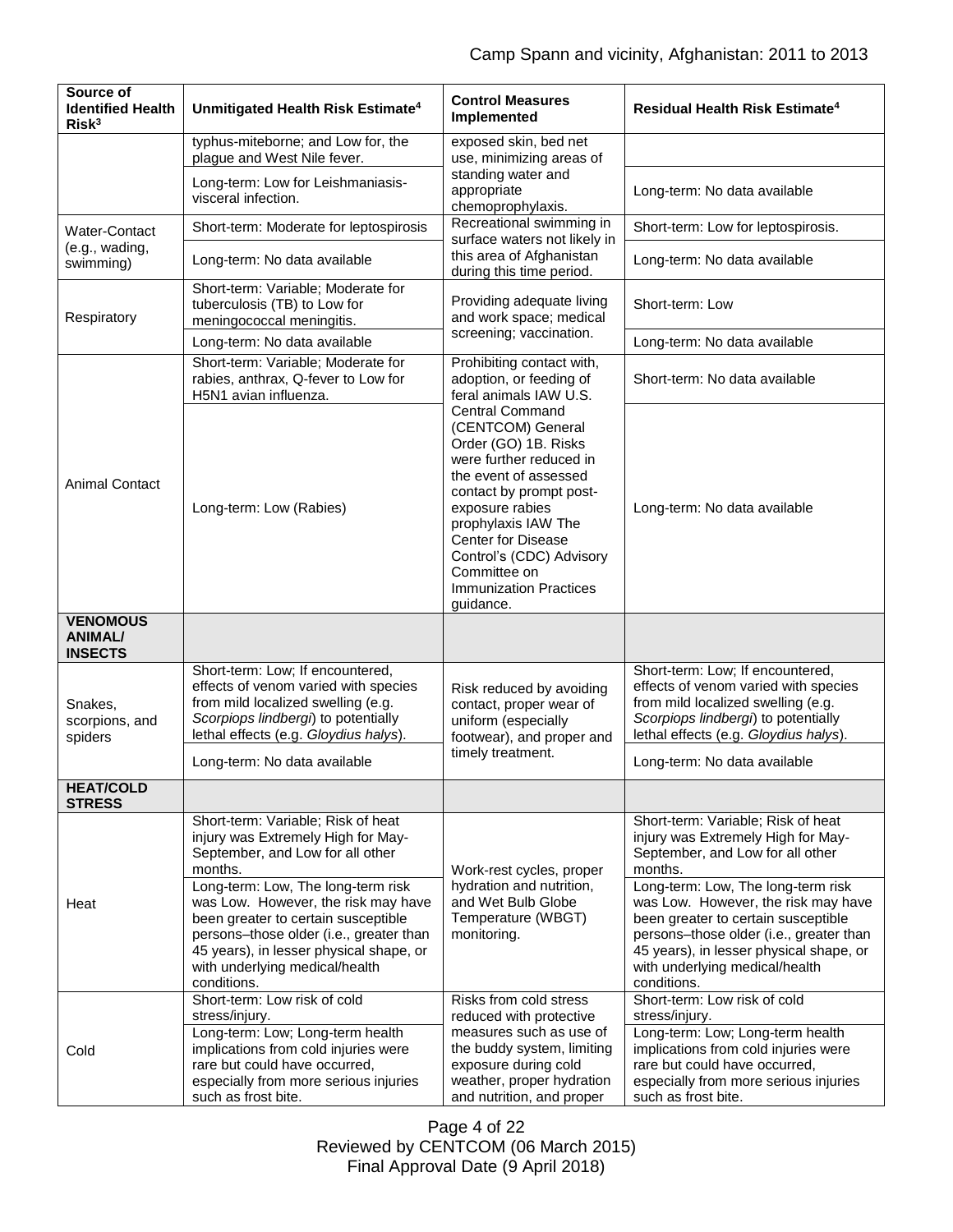| Source of<br><b>Identified Health</b><br>Risk <sup>3</sup> | Unmitigated Health Risk Estimate <sup>4</sup> | <b>Control Measures</b><br>Implemented | <b>Residual Health Risk Estimate<sup>4</sup></b> |
|------------------------------------------------------------|-----------------------------------------------|----------------------------------------|--------------------------------------------------|
|                                                            |                                               | wear of issued protective<br>clothing. |                                                  |

<sup>1</sup>This Summary Table provides a qualitative estimate of population-based short- and long-term health risks associated with the occupational environment conditions at Camp Spann and vicinity that includes Camp Marmal, Camp Meymaneh, Camp Jordania, FOB Hairatan, and Mazar-e-Sharif. It does not represent an individual exposure profile. Actual individual exposures and health effects depend on many variables. For example, while a chemical may have been present in the environment, if a person did not inhale, ingest, or contact a specific dose of the chemical for adequate duration and frequency, then there may have been no health risk. Alternatively, a person at a specific location may have experienced a unique exposure which could result in a significant individual exposure. Any such person seeking medical care should have their specific exposure documented in an SF600.

 $2$  This assessment is based on specific environmental sampling data and reports obtained from 9 October 2011 through 30 June 2013. Sampling locations are assumed to be representative of exposure points for the camp population but may not reflect all the fluctuations in environmental quality or capture unique exposure incidents.

<sup>3</sup>This Summary Table is organized by major categories of identified sources of health risk. It only lists those sub-categories specifically identified and addressed at Camp Spann and vicinity. The health risks are presented as Low, Moderate, High or Extremely High for both acute and chronic health effects. The health risk level is based on an assessment of both the potential severity of the health effects that could be caused and probability of the exposure that would produce such health effects. Details can be obtained from the Army Public Health Center (Provisional). Where applicable, "None Identified" is used when though a potential exposure is identified, and no health risks of either a specific acute or chronic health effects are determined. More detailed descriptions of OEH exposures that are evaluated but determined to pose no health risk are discussed in the following sections of this report.

<sup>4</sup>Health risks in this Summary Table are based on quantitative surveillance thresholds (e.g. endemic disease rates; host/vector/pathogen surveillance) or screening levels, e.g. Military Exposure Guidelines (MEGs) for chemicals*.* Some previous assessment reports may provide slightly inconsistent health risk estimates because quantitative criteria such as MEGs may have changed since the samples were originally evaluated and/or because this assessment makes use of all historic site data while previous reports may have only been based on a select few samples.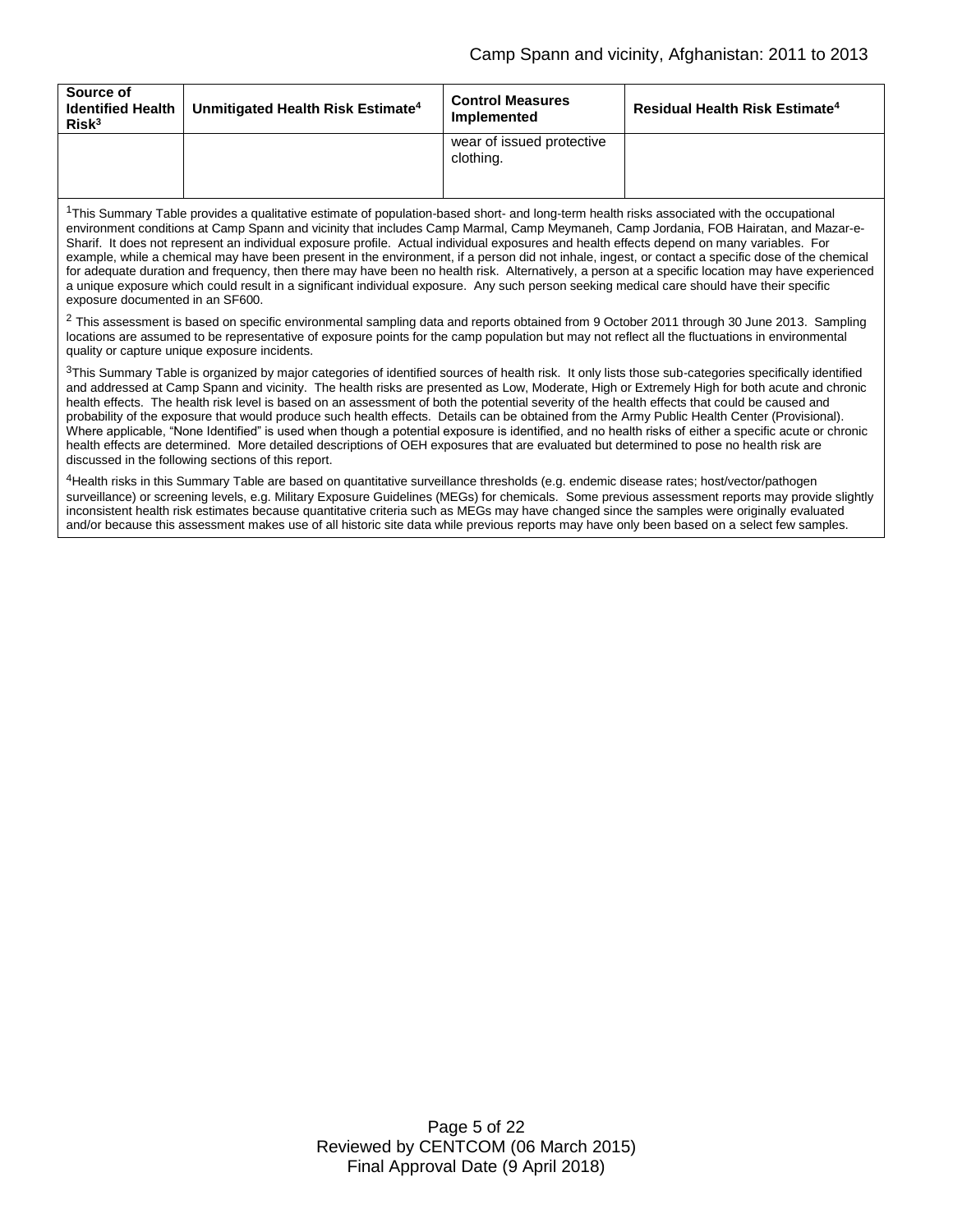# **1 Discussion of Health Risks at Camp Spann and vicinity, Afghanistan by Source**

The following sections provide additional information about the OEH conditions summarized above. All risk assessments were performed using the methodology described in the US Army Public Health Command (USAPHC) Technical Guide 230, *Environmental Health Risk Assessment and Chemical Exposure Guidelines for Deployed Military Personnel* (USAPHC TG 230, Reference 10). All OEH risk estimates represent residual risk after accounting for preventive controls in place. Occupational exposures and exposures to endemic diseases are greatly reduced by preventive measures. For environmental exposures related to airborne dust, there are limited preventive measures available, and available measures have little efficacy in reducing exposure to ambient conditions.

# **2 Air**

### 2.1 Site-Specific Sources Identified

Camp Spann and vicinity were situated in a dusty semi-arid desert environment. Inhalational exposure to high levels of dust and particulate matter, such as during high winds or dust storms, may have resulted in mild to more serious short-term health effects (e.g., eye, nose or throat and lung irritation) in some personnel. Additionally, certain subgroups of the deployed forces (e.g., those with pre-existing asthma/cardio pulmonary conditions) were at greatest risk of developing notable health effects.

### 2.2 Particulate matter

Particulate matter (PM) is a complex mixture of extremely small particles suspended in the air. The PM includes solid particles and liquid droplets emitted directly into the air by sources such as: power plants, motor vehicles, aircraft, generators, construction activities, fires, and natural windblown dust. The PM could have included sand, soil, metals, volatile organic compounds (VOC), allergens, and other compounds such as nitrates or sulfates that are formed by condensation or transformation of combustion exhaust. The PM composition and particle size varied considerably depending on the source. Generally, PM of health concern is divided into two fractions:  $PM_{10}$ , which includes coarse particles with a diameter of 10 micrometers or less, and fine particles less than 2.5 microns ( $PM_{2.5}$ ), which can reach the deepest regions of the lungs when inhaled. Exposure to excessive PM is linked to a variety of potential health effects.

### 2.3 Particulate matter, less than10 micrometers (PM<sub>10</sub>)

2.3.1 Exposure Guidelines:

Short Term (24-hour)  $PM_{10}$  (micrograms per cubic meter, μg/m<sup>3</sup>):

- 
- $\bullet$  Marginal MEG = 420
- Critical MEG =  $600$
- Long-term  $PM_{10}$  MEG ( $\mu$ g/m<sup>3</sup>):
- Negligible MEG = 250 **a** Not defined and not available.

2.3.2 Sample data/Notes:

A total of 5 valid PM<sub>10</sub> air samples were collected from 9 October 2011 – 30 June 2013. The range of 24-hour PM<sub>10</sub> concentrations was 110 μg/m<sup>3</sup> – 285 μg/m<sup>3</sup> with an average concentration of 176 μg/m<sup>3</sup>.

Camp Jordania: A total of 1 valid PM<sub>10</sub> air sample was collected on 10 April 2013. The 24-hour PM<sub>10</sub> concentration was 176μg/m<sup>3</sup>.

> Page 6 of 22 Reviewed by CENTCOM (06 March 2015) Final Approval Date (9 April 2018)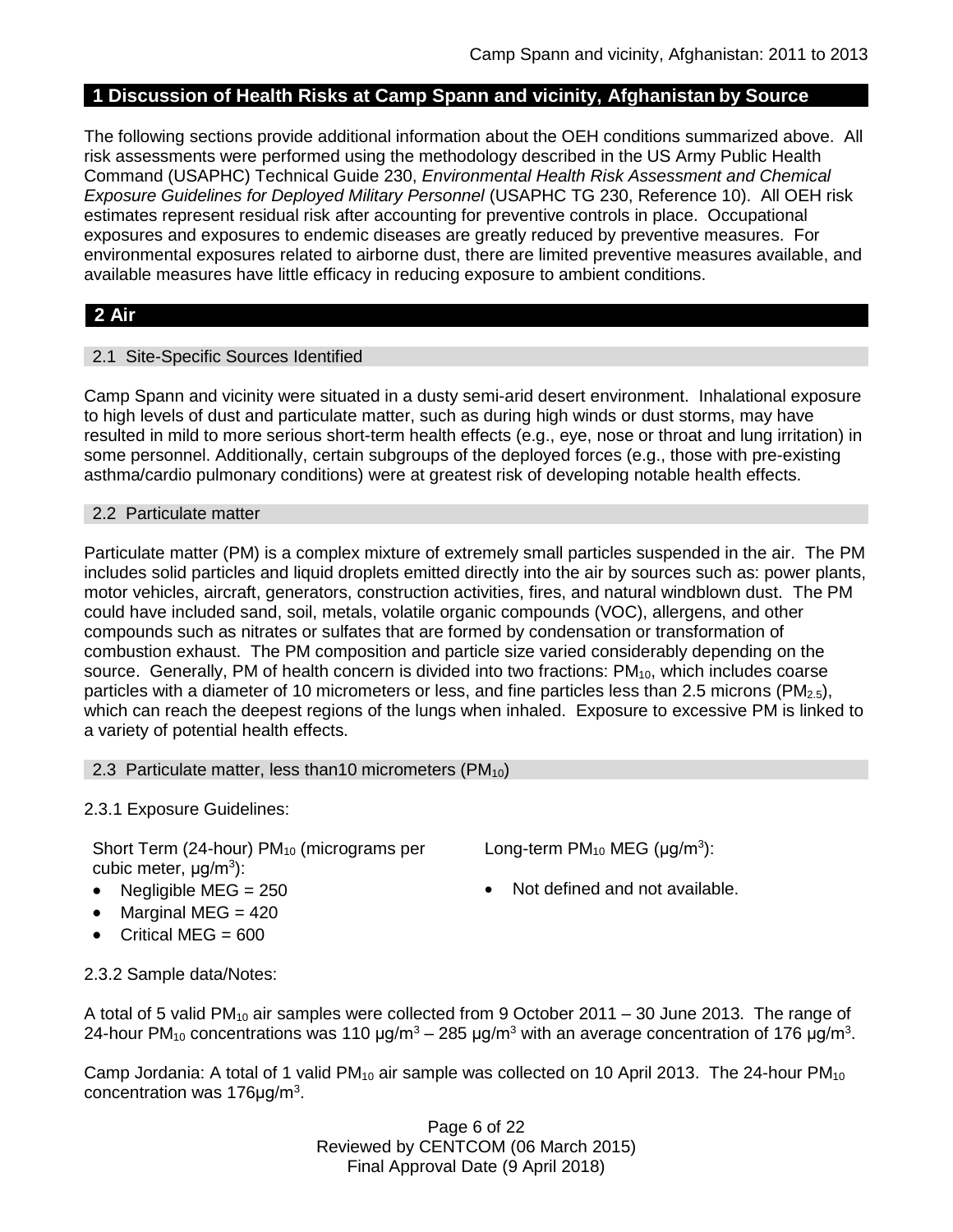Camp Marmal: A total of 4 valid  $PM_{10}$  air samples were collected from 9 October 2011 to 28 November 2011. The range of 24-hour PM<sub>10</sub> concentrations was 110  $\mu$ g/m<sup>3</sup> – 285  $\mu$ g/m<sup>3</sup> with an average concentration of 177  $\mu$ g/m<sup>3</sup>.

2.3.3 Short-term health risks:

### **There were insufficient data with which to characterize short-term health risk from exposure to PM10.**

2.3.4 Long-term health risk:

**Not Evaluated-no available health guidelines**. The U.S. Environmental Protection Agency (EPA) has retracted its long-term standard (national ambient air quality standards, NAAQS) for  $PM_{10}$  due to an inability to clearly link chronic health effects with chronic  $PM_{10}$  exposure levels.

2.4 Particulate Matter, less than 2.5 micrometers ( $PM<sub>2.5</sub>$ )

2.4.1 Exposure Guidelines:

Short Term (24-hour)  $PM<sub>2.5</sub>$  ( $\mu$ g/m<sup>3</sup>):

- 
- Marginal MEG =  $250$  Marginal MEG =  $65$ .
- $\bullet$  Critical MEG = 500

):  $Long-term (1year) PM<sub>2.5</sub> MEGs (µg/m<sup>3</sup>):$ 

- Negligible MEG = 65 Negligible MEG = 15
	-

2.4.2 Sample data/Notes:

Camp Jordania: A total of 1 valid  $PM_{2.5}$  air sample was collected on 4 September 2012. The 24-hour  $PM<sub>2.5</sub> concentration was 107  $\mu$ g/m<sup>3</sup>$ 

Camp Marmal: A total of 28 valid  $PM_{2.5}$  air samples were collected from 28 November 2011 to 4 May 2013. The range of 24-hour PM<sub>2.5</sub> concentrations was 15  $\mu q/m^3 - 334 \mu q/m^3$  with an average concentration of 67  $\mu$ g/m<sup>3</sup>.

2.4.3 Short-term health risks:

**None to Moderate:** The short-term PM2.5 health risk assessment was None to Moderate based on average and peak  $PM<sub>2.5</sub>$  sample concentrations, and the likelihood of exposure at these hazard severity levels. A Moderate health risk assessment was expected to have degraded mission capabilities in terms of the required mission standard and will result in reduced mission capability if hazards occur during the mission. Limited in-theater medical countermeasures and resources anticipated (TG 230 Table 3-2). Daily average health risk levels for PM<sub>2.5</sub> showed no hazard for 76.2%, low health risk for 19%, and moderate health risk for 4.8% of the time. Confidence in the short-term  $PM_{2.5}$  health risk assessment was low (Reference 10, Table 3-6).

The hazard severity for average  $PM_{2.5}$  concentrations in samples was negligible. The results indicated that a few personnel may experience notable mild eye, nose, or throat irritation; most personnel will experience only mild effects. Pre-existing health conditions (e.g., asthma, or cardiopulmonary diseases) may have been exacerbated. (Reference 10, Table 3-10).

For the highest observed PM<sub>2.5</sub> exposure, the hazard severity was marginal. During peak exposures at the marginal hazard severity level, a majority of personnel will have experienced notable eye, nose, and

> Page 7 of 22 Reviewed by CENTCOM (06 March 2015) Final Approval Date (9 April 2018)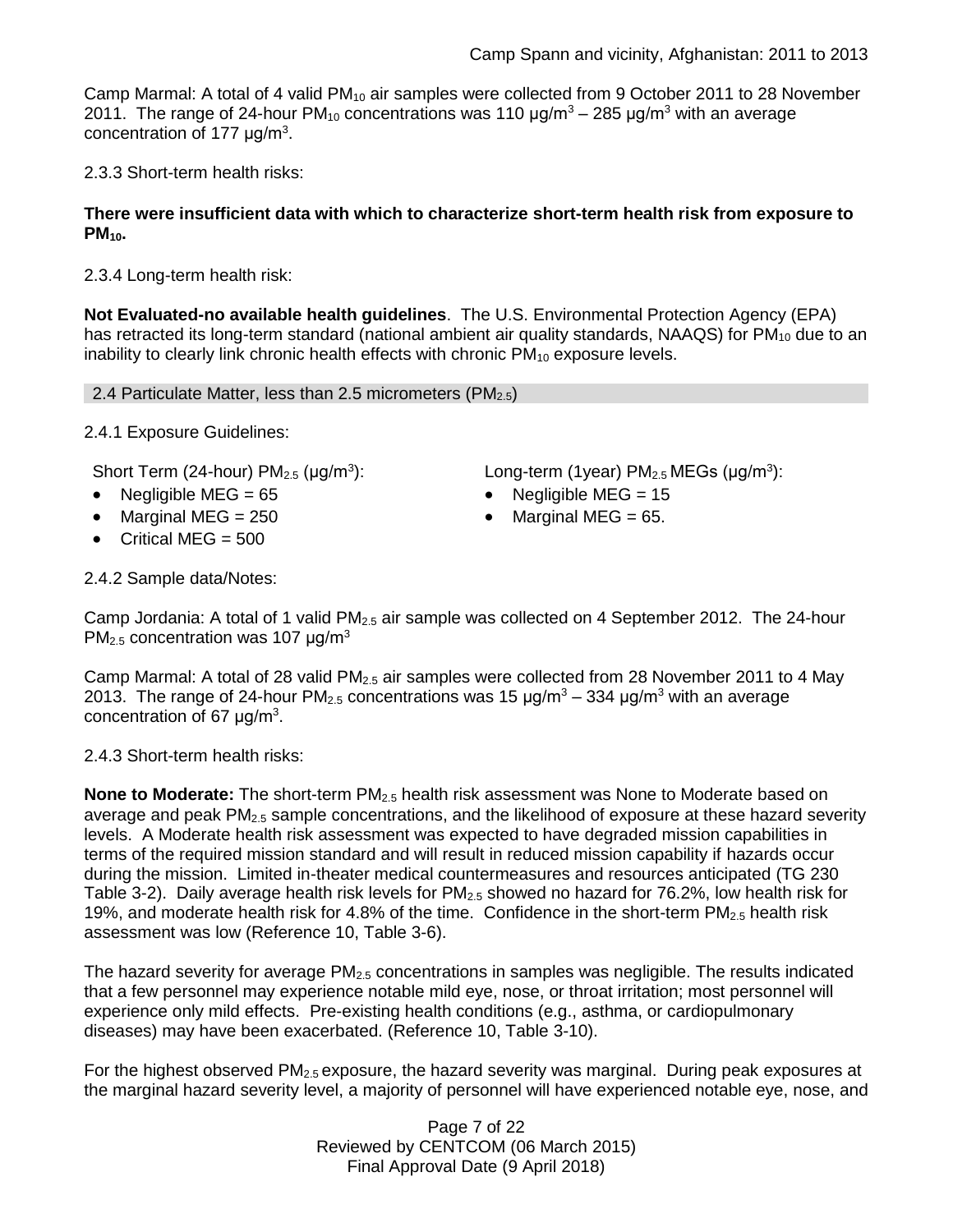throat irritation and some respiratory effects. Some lost-duty days were expected. Significant aerobic activity will have increased risk. Those with a history of asthma or cardiopulmonary disease were expected to experience increased symptoms (Reference 10, Table 3-10).

### 2.4.4 Long-term health risks:

**Low to Moderate:** The long-term health risk assessment was Low to Moderate based on average PM<sub>2.5</sub> concentration, and the likelihood of exposure at this hazard severity level. A Low health risk level suggested that long-term exposure to  $PM<sub>2.5</sub>$  was expected to require no specific medical action and a Moderate health risk level suggested that long-term exposure to PM<sub>2.5</sub> was expected to require limited future medical surveillance activities and related resources (Reference 10, Table 3-3). Confidence in the long-term  $PM_{2.5}$  health risk assessment was low (Reference 10, Table 3-6).

The hazard severity was negligible to marginal for average PM<sub>2.5</sub> sample concentrations. The results suggested that with repeated exposures above the negligible hazard severity threshold, it was considered possible that a small percentage of personnel may have increased risk for developing chronic conditions, such as reduced lung function or exacerbated chronic bronchitis, chronic obstructive pulmonary disease, asthma, atherosclerosis, or other cardiopulmonary diseases. Personnel with history of asthma or cardiopulmonary disease were considered to be at particular risk. Exposures below this were not expected to result in development of chronic health conditions in generally healthy troops. With repeated exposures above the marginal hazard severity threshold, it was plausible that development of chronic health conditions such as reduced lung function or exacerbated chronic bronchitis, chronic obstructive pulmonary disease, asthma, atherosclerosis, or other cardiopulmonary diseases could occur in generally healthy troops. Those with a history of asthma or cardiopulmonary disease were considered to be at particular risk (Reference 10, Table 3-11).

### 2.5 Airborne Metals

### 2.5.1 Sample data/Notes:

A total of 5 valid  $PM_{10}$  airborne metal samples were collected at Camp Spann (and vicinity) from 9 October 2011 to 28 November 2011. A total of 29 valid PM<sub>2.5</sub> airborne metal samples were collected at Camp Spann (and vicinity) from 28 November 2011 to 4 May 2013. None of the analyzed metals were found at concentrations above short or long-term MEGs.

2.5.2 Short-term and Long-term health risks:

### **None identified based on the available sampling data.**

# **3 Soil**

# 3.1 Site-Specific Sources Identified

### 3.2 Sample data/Notes:

A total of 5 valid surface soil samples were collected from 9 April 2013 to 25 April 2013, to assess OEH health risk to deployed personnel. The primary soil contamination exposure pathways were dermal contact and dust inhalation. Typical parameters analyzed for included Semi Volatile Organic Compounds (SVOCs), heavy metals, Polychlorinated biphenyls (PCBs), pesticides, herbicides. If the contaminant was known or suspected, other parameters may have been analyzed for (i.e. Total Petroleum Hydrocarbons (TPH) and Polycyclic aromatic Hydrocarbons (PAH) near fuel spills). The percent of the population exposed to soil and associated dust in the sampled areas was > 75% for 5

> Page 8 of 22 Reviewed by CENTCOM (06 March 2015) Final Approval Date (9 April 2018)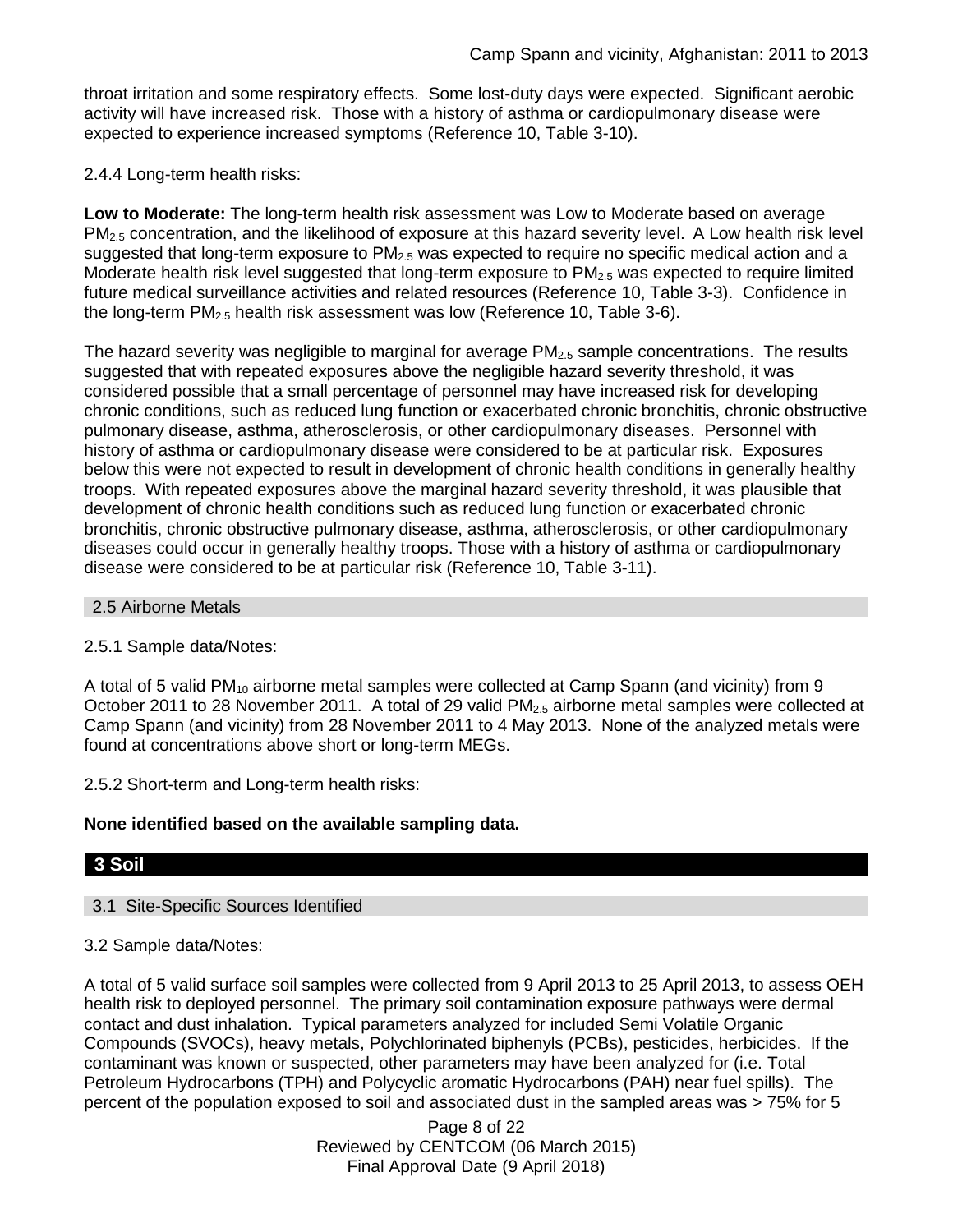samples. For the risk assessment, personnel were assumed to remain at this location for 6 months to 1 year.

3.3 Short-term health risk:

**Not an identified source of health risk**. Currently, sampling data for soil were not evaluated for short term (acute) health risks**.**

3.4 Long-term health risk:

**None identified based on available sample data.** No parameters exceeded 1-year Negligible MEGs.

### **4 Water**

In order to assess the health risk to U.S. personnel from exposure to water in theater, the USAPHC identified the most probable exposure pathways. These were based on the administrative information provided on the field data sheets submitted with the samples taken over the time period being evaluated. It was assumed that 100% of all U.S. personnel at Camp Spann (and vicinity) will be directly exposed to Reverse Osmosis Water Purification Unit (ROWPU) treated, disinfected fresh bulk water, and untreated well water since this classification of water was primarily used for personal hygiene, showering, cooking, dust abatement, and for use at vehicle wash racks. No drinking water samples were available for analysis.

### 4.1 Non-Drinking Water: ROWPU and Disinfected Fresh Water

#### 4.2.1 Site-Specific Sources Identified

Although the primary route of exposure for most microorganisms was ingestion of contaminated water, dermal exposure to some microorganisms, chemicals, and biologicals may also cause adverse health effects. Complete exposure pathways would have included drinking, brushing teeth, personal hygiene, cooking, providing medical and dental care using a contaminated water supply or during dermal contact at vehicle or aircraft wash racks.

### 4.2.2 Sample data/Notes:

To assess the potential for adverse health effects to troops the following assumptions were made about dose and duration: All U.S. personnel at this location were expected to remain at this site for approximately 1 year. A conservative (protective) assumption is that personnel routinely consumed less than 5 liters per day (L/day) of non-drinking water for up to 365 days (1-year). It was further assumed that control measures and/or personal protective equipment were not used. A total of 16 nondrinking samples from 23 April 2012 to 28 June 2013 were evaluated for this health risk assessment. No chemicals were detected at levels above the long-term MEGs.

#### 4.2.3 Short-term health risks:

**Low**: Sulfate had a peak (1300 mg/L) concentration in 2012 and had a peak (1200 mg/L) concentration in 2013 that exceeded the short-term 5 L/d14 day negligible MEG (750 mg/L). The average concentrations of sulfate in those years (357 mg/L in 2012 and 205 mg/L in 2013) were below the shortterm 5 L/d14 day negligible MEG (750 mg/L). The short-term health risk assessment for non-drinking sulfate concentrations was Low based on average and peak sulfate concentrations. Therefore, on typical and peak days non-drinking exposure to sulfate was likely to have little or no impact on

> Page 9 of 22 Reviewed by CENTCOM (06 March 2015) Final Approval Date (9 April 2018)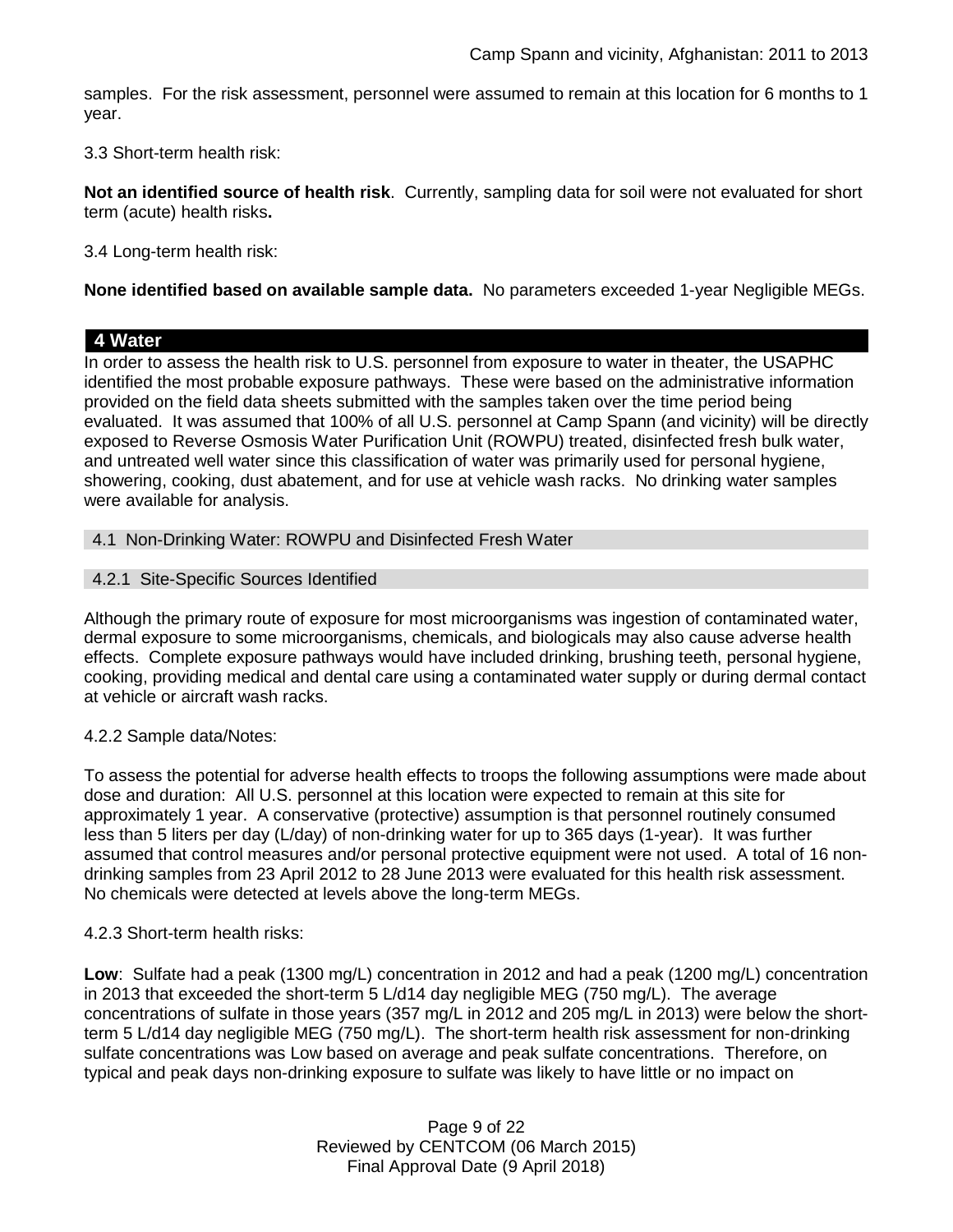accomplishing the mission and little to no in-theater medical resources anticipated for protection and treatment.

The hazard severity was negligible for average and peak non-drinking sulfate exposures. During typical and peak exposures at the negligible hazard severity level, few exposed personnel (if any) were expected to have noticeable health effects during mission. Confidence in the health risk assessment was low (Reference 10, Table 3-6).

4.2.3 Long-term health risks:

**None identified based on available sample data.** All collected samples were below the long-term Negligible MEGs.

# **5 Military Unique**

5.1 Chemical Biological, Radiological Nuclear (CBRN) Weapons

No specific hazard sources were documented in the Defense Occupational and Environmental Health Readiness System (DOEHRS) or the Military Exposure Surveillance Library (MESL) from the 09 October 2011 through 30 June 2013 timeframe.

#### 5.2 Depleted Uranium (DU)

No specific hazard sources were documented in the DOEHRS or MESL from the 09 October 2011 through 30 June 2013 timeframe.

#### 5.3 Ionizing Radiation

No specific hazard sources were documented in the DOEHRS or MESL from the 09 October 2011 through 30 June 2013 timeframe.

#### 5.4 Non-Ionizing Radiation

No specific hazard sources were documented in the DOEHRS or MESL from the 09 October 2011 through 30 June 2013 timeframe.

### **6 Endemic Disease**

This document lists the endemic diseases reported in the region, its specific health risks and severity and general health information about the diseases. CENTCOM Modification (MOD) 12 (Reference 12) lists deployment requirements, to include immunizations and chemoprophylaxis, in effect during the timeframe of this POEMS.

#### 6.1 Foodborne and Waterborne Diseases

Food borne and waterborne diseases in the area were transmitted through the consumption of local food and water. Local unapproved food and water sources (including ice) were heavily contaminated with pathogenic bacteria, parasites, and viruses to which most U.S. Service Members had little or no natural immunity. Effective host nation disease surveillance did not exist within the country. Only a small fraction of diseases were identified or reported in host nation personnel. Diarrheal diseases were expected to temporarily incapacitate a very high percentage of U.S. personnel within days if local food,

> Page 10 of 22 Reviewed by CENTCOM (06 March 2015) Final Approval Date (9 April 2018)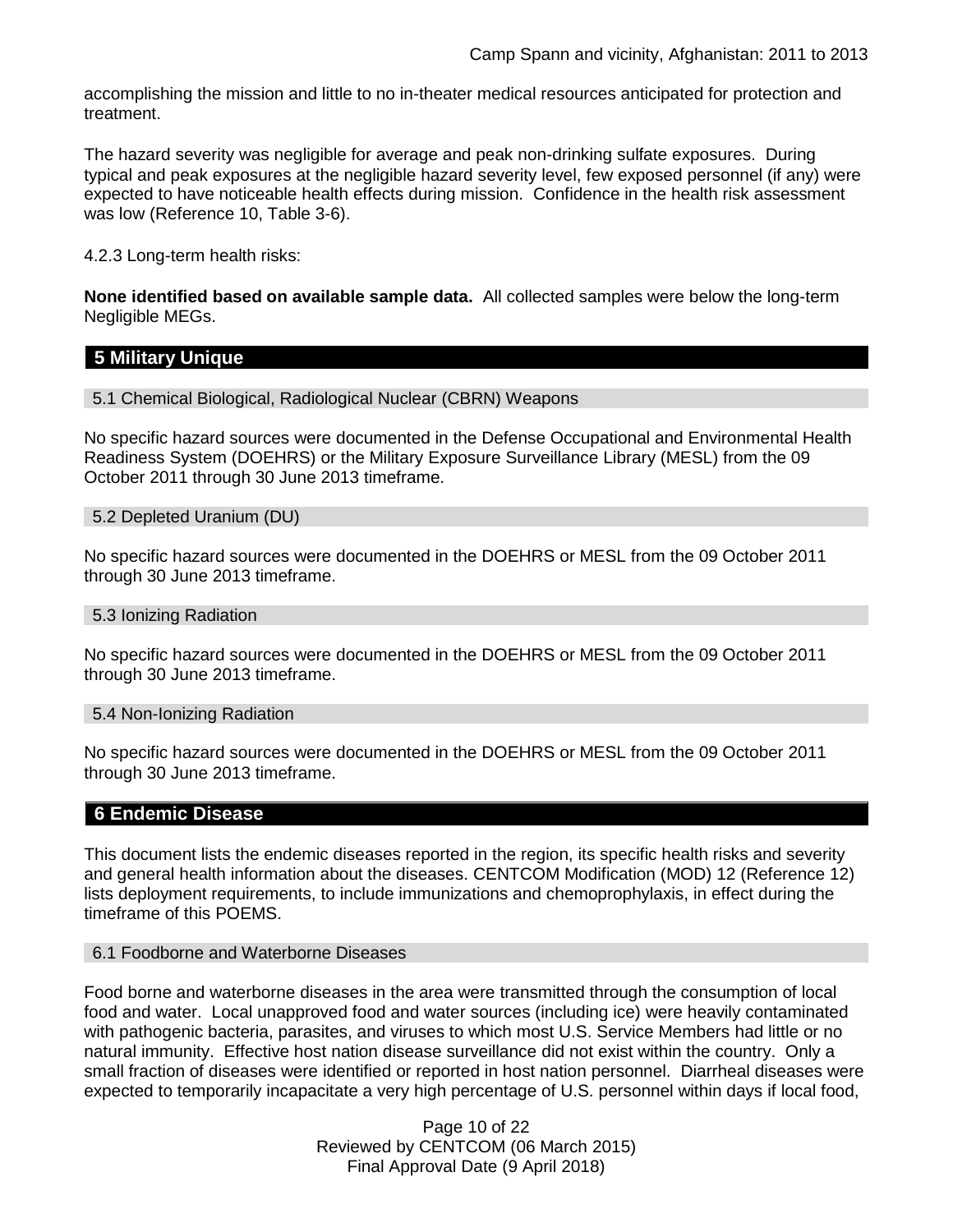water, or ice were consumed. Hepatitis A and typhoid fever infections typically caused prolonged illness in a smaller percentage of unvaccinated personnel. Vaccinations were required for DoD personnel and contractors. In addition, although not specifically assessed in this document, significant outbreaks of viral gastroenteritis (e.g., norovirus) and food poisoning (e.g., *Bacillus cereus*, *Clostridium perfringens*, *Staphylococcus*) may have occurred. Key disease risks are summarized below:

Mitigation strategies were in place and included consuming food and water from approved sources, vaccinations (when available), frequent hand washing and general sanitation practices.

### 6.1.1 Diarrheal diseases (bacteriological)

**High, mitigated to Low**: Diarrheal diseases were expected to temporarily incapacitate a very high percentage of personnel (potentially over 50% per month) within days if local food, water, or ice is consumed. Field conditions (including lack of hand washing and primitive sanitation) may have facilitated person-to-person spread and epidemics. Typically mild disease were treated in outpatient setting; recovery and return to duty in less than 72 hours with appropriate therapy. A small proportion of infections may have required greater than 72 hours limited duty, or hospitalization.

### 6.1.2 Hepatitis A, typhoid/paratyphoid fever, and diarrhea-protozoal

**High, mitigated to Low**: Unmitigated health risk to U.S. personnel was high year round for hepatitis A and typhoid/paratyphoid fever, and Moderate for diarrhea-protozoal. Mitigation was in place to reduce the risks to low. Hepatitis A, typhoid/paratyphoid fever, and diarrhea-protozoal disease may have caused prolonged illness in a small percentage of personnel (less than 1% per month). Although much rarer, other potential diseases in this area that were also considered a Moderate risk include: hepatitis E, diarrhea-cholera, and brucellosis.

#### 6.1.3 Polio

**Low**: Potential health risk to U.S. personnel is Low. Despite a concerted global eradication campaign, poliovirus continues to affect children and adults in Afghanistan, Pakistan and some African countries. Polio is a highly infectious disease that invades the nervous system. The virus is transmitted by person-to-person, typically by hands, food or water contaminated with fecal matter or through direct contact with the infected person's saliva. An infected person may spread the virus to others immediately before and about 1 to 2 weeks after symptoms appear. The virus can live in an infected person's feces for many weeks. About 90% of people infected have no symptoms, and about 1% have a very severe illness leading to muscle weakness, difficulty breathing, paralysis, and sometimes death. People who do not have symptoms can still pass the virus to others and make them sick.

#### 6.1.4 Short-term Health Risks:

**Low**: The overall unmitigated short-term risk associated with food borne and waterborne diseases were considered High (bacterial diarrhea, hepatitis A, typhoid/paratyphoid fever) to Moderate (diarrheacholera, diarrhea-protozoal, brucellosis) to Low (hepatitis E, polio) if local food or water was consumed. Preventive Medicine measures reduced the risk to Low. Confidence in the health risk estimate was high.

6.1.5 Long-term Health Risks:

### **None identified based on available data.**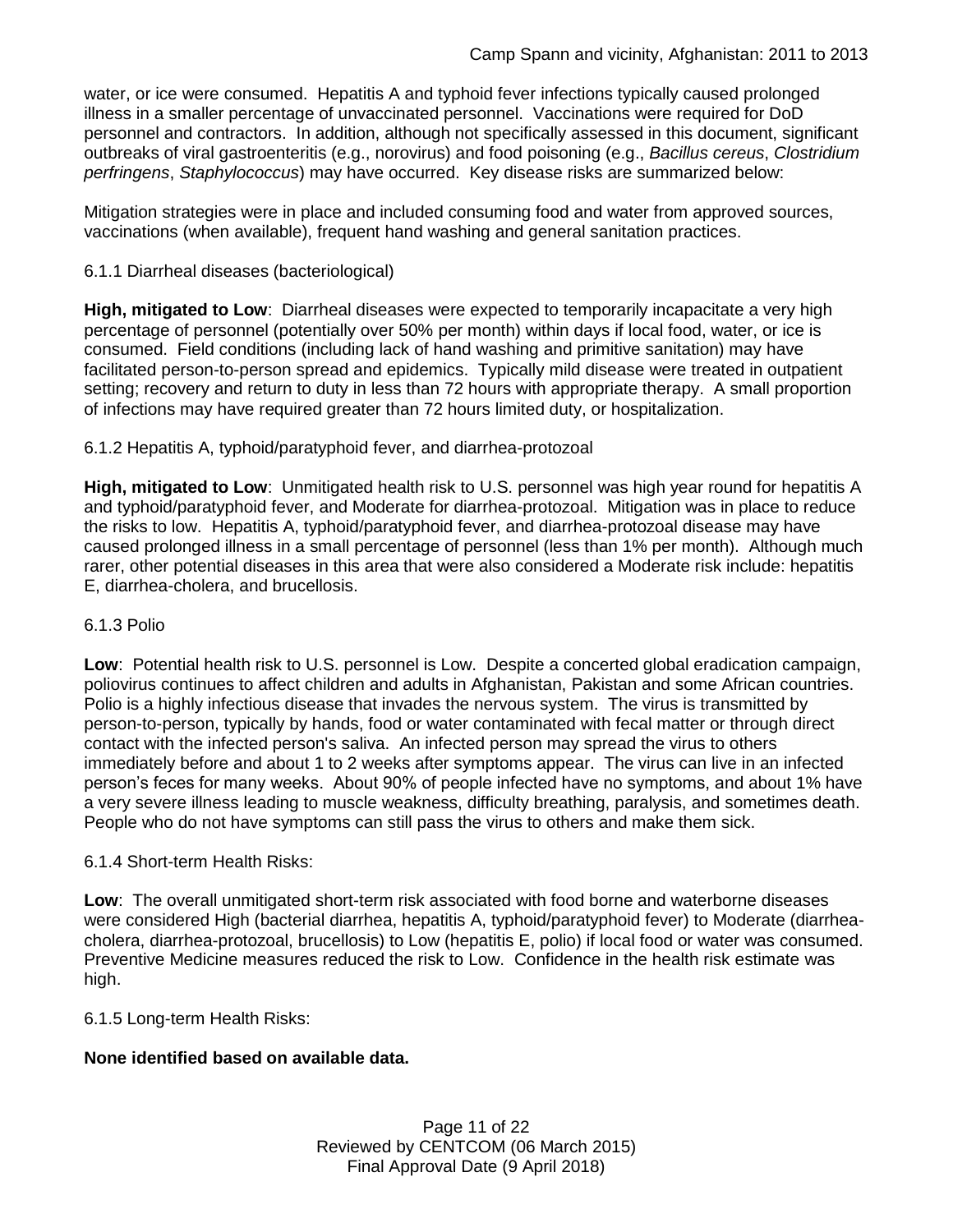#### 6.2 Arthropod Vector-Borne Diseases

During the warmer months, the climate and ecological habitat supported populations of arthropod vectors, including mosquitoes, ticks, mites, and sandflies. Significant disease transmission was sustained countrywide, including urban areas. Malaria, the major vector-borne health risk in Afghanistan, was capable of debilitating a high percentage of personnel for up to a week or more. Mitigation strategies were in place and included proper wear of treated uniforms, application of repellent to exposed skin, and use of bed nets and chemoprophylaxis (when applicable). Additional methods included the use of pesticides, reduction of pest/breeding habitats, and engineering controls.

### 6.2.1 Malaria

**High, mitigated to Low** Potential unmitigated risk to U.S. personnel was High during warmer months (typically April through November) but reduced to low with mitigation measures. Malaria incidents were often associated with the presence of agriculture activity, including irrigation systems and standing water, which provide breeding habitats for vectors. A small number of cases may have occurred among personnel exposed to mosquito (Anopheles spp.) bites. Malaria incidents may have caused debilitating febrile illness typically requiring 1 to 7 days of inpatient care, followed by return to duty. Severe cases may have required intensive care or prolonged convalescence.

#### 6.2.2 Leishmaniasis

**Moderate, mitigated to Low**: The disease risk was Moderate during the warmer months when sandflies are most prevalent, but reduced to low with mitigation measures. Leishmaniasis is transmitted by sand flies. There are two forms of the disease; cutaneous (acute form) and visceral (a more latent form of the disease). The leishmaniasis parasites may survive for years in infected individuals and this infection may go unrecognized by physicians in the U.S. when infections become symptomatic years later. Cutaneous infection was unlikely to be debilitating, though lesions may be disfiguring. Visceral leishmaniasis disease could have caused severe febrile illness which typically requires hospitalization with convalescence over 7 days.

#### 6.2.3 Crimean-Congo hemorrhagic fever

**Moderate, mitigated to Low**: Unmitigated risk was moderate, but reduced to low with mitigation measures. Crimean-Congo hemorrhagic fever occurred in rare cases (less than 0.1% per month attack rate in indigenous personnel) and was transmitted by tick bites or occupational contact with blood or secretions from infected animals. The disease typically required intensive care with fatality rates from 5% to 50%.

#### 6.2.4 Sandfly fever

**Moderate, mitigated to Low**: Sandfly fever had a Moderate risk with potential disease rates from 1% to 10% per month under worst case conditions. Mitigation measures reduced the risk to low. The disease was transmitted by sandflies and occurs more commonly in children though adults are still at risk. Sandfly fever disease typically resulted in debilitating febrile illness requiring 1 to 7 days of supportive care followed by return to duty.

#### 6.2.5 Plague

**Low:** Potential health risk to U.S. personnel was Low year round. Bubonic plague typically occurred as sporadic cases among people who come in contact with wild rodents and their fleas during work, hunting, or camping activities. Outbreaks of human plague were rare and typically occur in crowded

> Page 12 of 22 Reviewed by CENTCOM (06 March 2015) Final Approval Date (9 April 2018)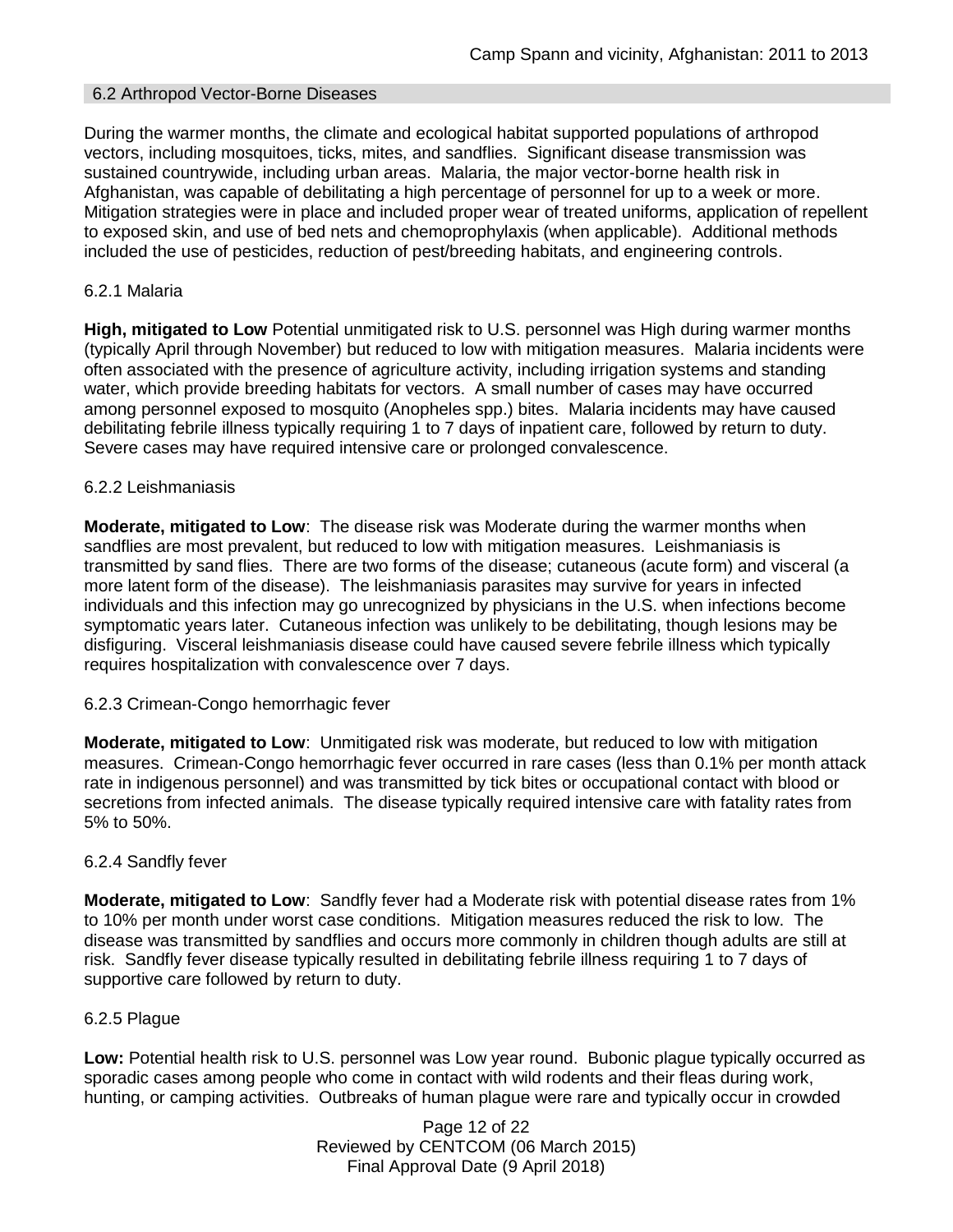urban settings associated with large increases in infected commensal rats (*Rattus rattus*) and their flea populations. Some untreated cases of bubonic plague may have developed into secondary pneumonic plague. Respiratory transmission of pneumonic plague was rare but has the potential to cause significant outbreaks. Close contact was usually required for transmission. In situations where respiratory transmission of plague was suspected, weaponized agent must be considered. Extremely rare cases (less than 0.01% per month attack rate) could have occurred. Incidence could have resulted in potentially severe illness which may have required more than 7 days of hospitalization and convalescence.

### 6.2.6 Typhus-miteborne (scrub typhus**)**

**Moderate, mitigated to Low:** Potential health risk to U.S. personnel was Moderate during warmer months (typically March through November) when vector activity was highest. Mitigation measures reduced the risk to low. Mite-borne typhus was a significant cause of febrile illness in local populations with rural exposures in areas where the disease is endemic. Large outbreaks have occurred when non-indigenous personnel such as military forces enter areas with established local transmission. The disease was transmitted by the larval stage of trombiculid mites (chiggers), which are typically found in areas of grassy or scrubby vegetation, often in areas which have undergone clearing and regrowth. Habitats may have included sandy beaches, mountain deserts, cultivated rice fields, and rain forests. Although data were insufficient to assess potential disease rates, attack rates could have been very high (over 50%) in groups of personnel exposed to heavily infected "mite islands" in focal areas. The disease could have caused debilitating febrile illness typically requiring 1 to 7 days of inpatient care, followed by return to duty.

### 6.2.7 West Nile fever

**Low**: West Nile fever was present. The disease was maintained by the bird population and transmitted to humans via mosquito vector. Typically, infections in young, healthy adults were asymptomatic although fever, headache, tiredness, body aches (occasionally with a skin rash on trunk of body), and swollen lymph glands could have occurred. This disease was associated with a low risk estimate.

### 6.2.8 Short -term health risks:

**Low:** The unmitigated health risk estimate was High for malaria (infection rate of less than 1% per month), Moderate for leishmaniasis-cutaneous (acute), Crimean-Congo hemorrhagic fever, sandfly fever, typhus-miteborne; and Low for, the plague and West Nile fever. Health risk was reduced to low by proper wear of the uniform, application of repellent to exposed skin, and appropriate chemoprophylaxis. Confidence in health risk estimate was high.

### 6.2.9 Long-term health risks:

**Low:** The unmitigated risk was moderate for leishmaniasis-visceral (chronic). Risk was reduced to Low by proper wear of the uniform and application of repellent to exposed skin. Confidence in the risk estimate was high.

#### 6.3 Water Contact Diseases

Operations or activities that involved extensive water contact may have resulted in personnel being temporarily debilitated with leptospirosis in some locations. Leptospirosis health risk typically increased during flooding. In addition, although not specifically assessed in this document, bodies of surface water were likely to be contaminated with human and animal waste. Activities such as wading or swimming may have resulted in exposures to enteric diseases such as diarrhea and hepatitis via

> Page 13 of 22 Reviewed by CENTCOM (06 March 2015) Final Approval Date (9 April 2018)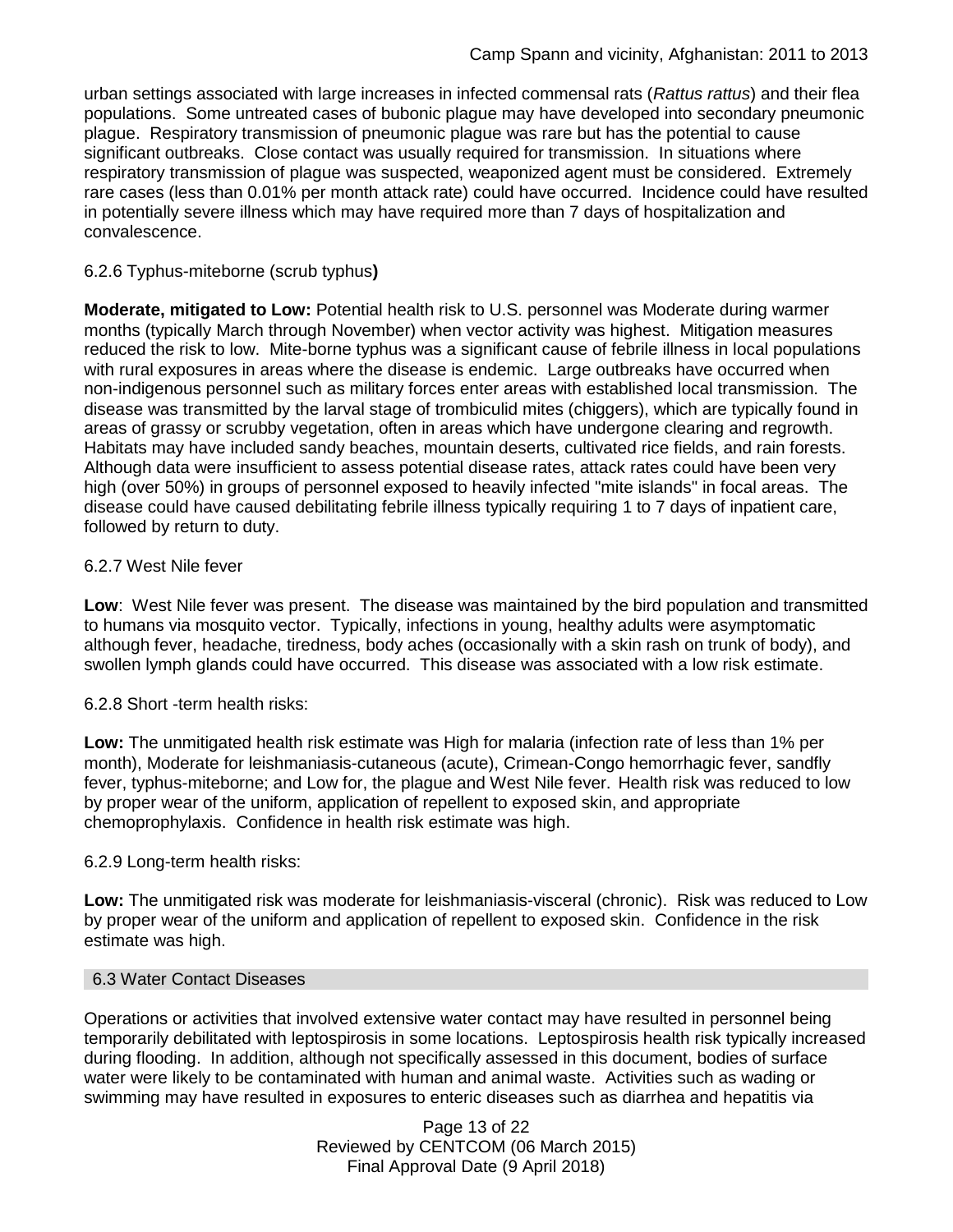incidental ingestion of water. Prolonged water contact also may have led to the development of a variety of potentially debilitating skin conditions such as bacterial or fungal dermatitis. Mitigation strategies were in place and included avoiding water contact and recreational water activities, proper wear of uniform (especially footwear), and protective coverings for cuts/abraded skin.

### 6.3.1 Leptospirosis

**Moderate, mitigated to Low**: Human infections occurred seasonally (typically April through November) through exposure to water or soil contaminated by infected animals and was associated with wading, and swimming in contaminated, untreated open water. The occurrence of flooding after heavy rainfall facilitated the spread of the organism because as water saturates the environment leptospirosis present in the soil passes directly into surface waters. Leptospirosis can enter the body through cut or abraded skin, mucous membranes, and conjunctivae. Infection may have also occurred from ingestion of contaminated water. The acute, generalized illness associated with infection may mimic other tropical diseases (for example, dengue fever, malaria, and typhus), and common symptoms included fever, chills, myalgia, nausea, diarrhea, cough, and conjunctival suffusion. Manifestations of severe disease could have included jaundice, renal failure, hemorrhage, pneumonitis, and hemodynamic collapse. Recreational activities involving extensive water contact may have resulted in personnel being temporarily debilitated with leptospirosis. Incidence could have resulted in debilitating febrile illness typically requiring 1 to 7 days of inpatient care, followed by return to duty; some cases may have required prolonged convalescence. This disease was associated with a Moderate health risk estimate.

6.3.2 Short-term health risks:

**Low:** Unmitigated Health risk of leptospirosis was Moderate during warmer months. Mitigation measures reduced the risk to Low. Confidence in the health risk estimate was high.

6.3.3 Long-term health risks:

### **None identified based on available data.**

#### 6.4 Respiratory Diseases

Although not specifically assessed in this document, deployed U.S. forces may have been exposed to a wide variety of common respiratory infections in the local population. These included influenza, pertussis, viral upper respiratory infections, viral and bacterial pneumonia, and others. The U.S. military populations living in close-quarter conditions were at risk for substantial person-to-person spread of respiratory pathogens. Influenza was of particular concern because of its ability to debilitate large numbers of unvaccinated personnel for several days. Mitigation strategies were in place and included routine medical screenings, vaccination, enforcing minimum space allocation in housing units, implementing head-to-toe sleeping in crowded housing units, implementation of proper PPE when necessary for healthcare providers and detention facility personnel.

### 6.4.1 Tuberculosis (TB)

**Moderate, mitigated to Low:** Potential health risk to U.S. personnel was Moderate, mitigated to Low, year round. Transmission typically required close and prolonged contact with an active case of pulmonary or laryngeal tuberculosis (TB), although it also could have occurred with more incidental contact. The Army Surgeon General has defined increased risk in deployed Soldiers as indoor exposure to locals or third country nationals of greater than one hour per week in a highly endemic

> Page 14 of 22 Reviewed by CENTCOM (06 March 2015) Final Approval Date (9 April 2018)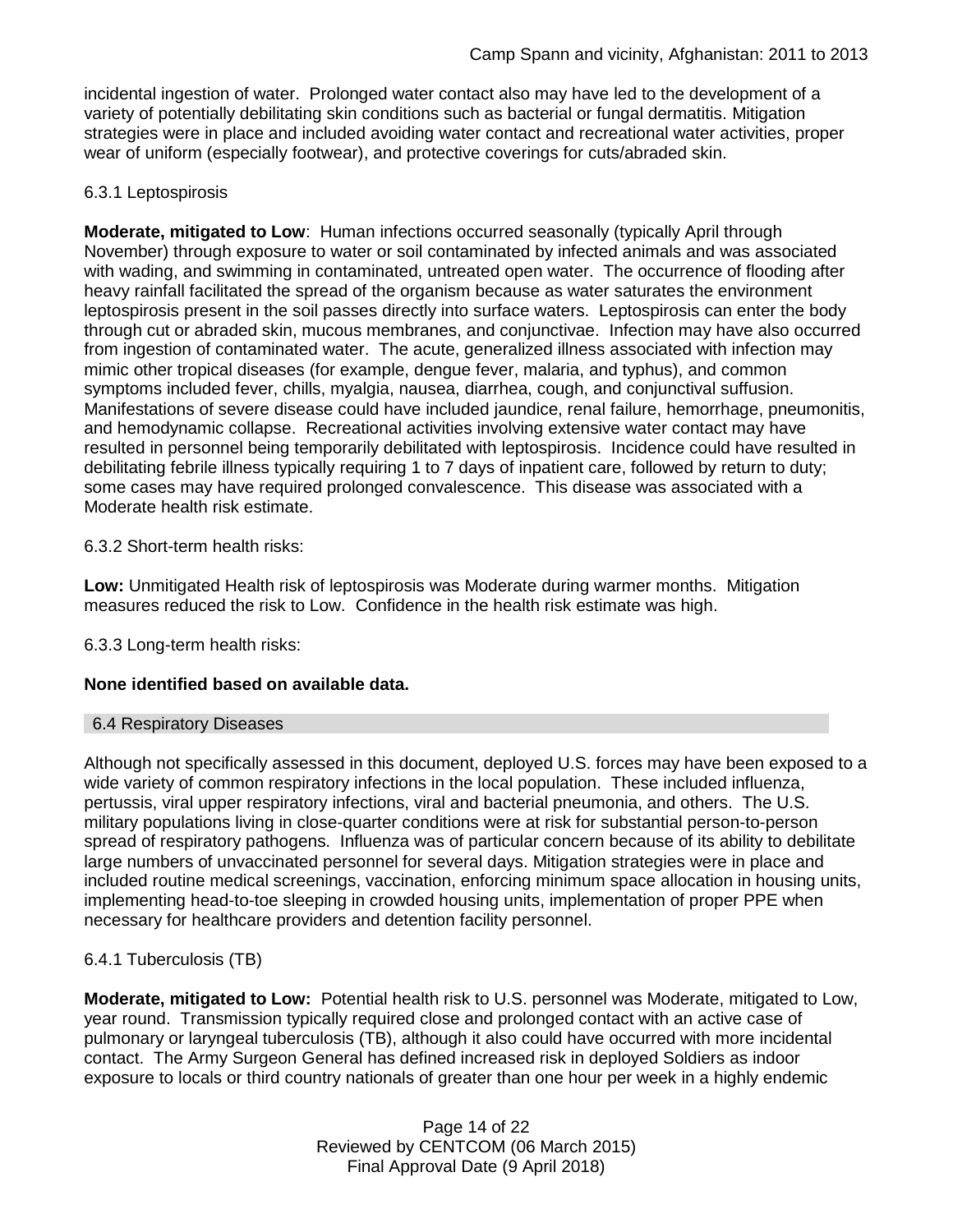active TB region. Additional mitigation included active case isolation in negative pressure rooms, where available.

### 6.4.2 Meningococcal meningitis

**Low:** Meningococcal meningitis posed a Low risk and was transmitted from person to person through droplets of respiratory or throat secretions. Close and prolonged contact facilitated the spread of this disease. Meningococcal meningitis was potentially a very severe disease typically requiring intensive care; fatalities may have occurred in 5-15% of cases.

#### 6.4.3 Short-term health risks:

**Low:** Moderate (TB) to Low (for meningococcal meningitis). Overall risk was reduced to Low with mitigation measures. Confidence in the health risk estimate was high.

### 6.4.4 Long-term health risks:

**None identified based on available data.** Tuberculosis was evaluated as part of the Post Deployment Health Assessment (PDHA). A TB skin test was required post-deployment if potentially exposed and was based upon individual service policies.

#### 6.5 Animal-Contact Diseases

### 6.5.1 Rabies

**Moderate, mitigated to Low:** Rabies posed a year-round moderate risk. Occurrence in local animals was well above U.S. levels due to the lack of organized control programs. Dogs are the primary reservoir of rabies in Afghanistan, and a frequent source of human exposure. Rabies is transmitted by exposure to the virus-laden saliva of an infected animal, typically through bites, but could have occurred from scratches contaminated with the saliva. A U.S. Army Soldier died of rabies on 31 August 2011 (Reference 13). Laboratory results indicated the Soldier was infected from contact with a dog while deployed. Although the vast majority (>99%) of persons who develop rabies disease will do so within a year after a risk exposure, there have been rare reports of individuals presenting with rabies disease up to six years or more after their last known risk exposure. Mitigation strategies included command emphasis of CENTCOM GO 1B, reduction of animal habitats, active pest management programs, and timely treatment of feral animal scratches/bites.

#### 6.5.2 Anthrax

**Low:** Anthrax cases were rare in indigenous personnel, and posed a Low risk to U.S. personnel. Anthrax is a naturally occurring infection; cutaneous anthrax is transmitted by direct contact with infected animals or carcasses, including hides. Eating undercooked infected meat may have resulted in contracting gastrointestinal anthrax. Pulmonary anthrax was contracted through inhalation of spores and was extremely rare. Mitigation measures included consuming approved food sources, proper food preparation and cooking temperatures, avoidance of animals and farms, dust abatement when working in these areas, vaccinations, and proper PPE for personnel working with animals.

#### 6.5.3 Q-Fever

**Moderate, mitigated to Low:** Potential health risk to U.S. personnel was Moderate, but mitigated to Low, year round. Rare cases were possible among personnel exposed to aerosols from infected animals, with clusters of cases possible in some situations. Significant outbreaks (affecting 1-50%)

> Page 15 of 22 Reviewed by CENTCOM (06 March 2015) Final Approval Date (9 April 2018)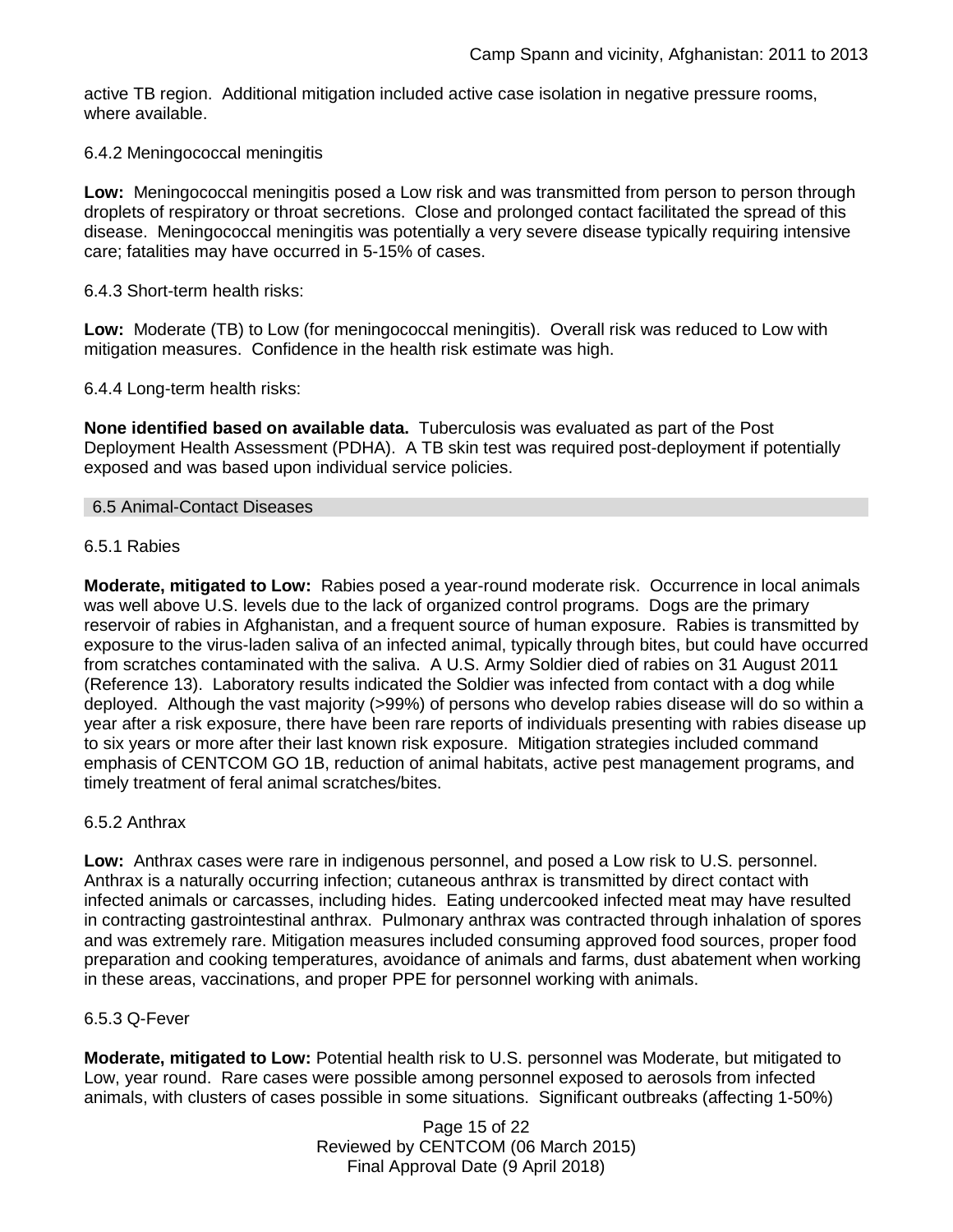could have occurred in personnel with heavy exposure to barnyards or other areas where animals are kept. Unpasteurized milk may have also transmitted infection. The primary route of exposure was respiratory, with an infectious dose as low as a single organism. Incidence could have resulted in debilitating febrile illness, sometimes presenting as pneumonia, typically requiring 1 to 7 days of inpatient care followed by return to duty. Mitigation strategies in place as listed in paragraph 6.5.2 except for vaccinations.

### 6.5.4 H5N1 avian influenza

**Low:** Potential health risk to U.S. personnel was Low. Although H5N1 avian influenza (AI) is easily transmitted among birds, bird-to-human transmission is extremely inefficient. Human-to-human transmission appears to be exceedingly rare, even with relatively close contact. Extremely rare cases (less than 0.01% per month attack rate) could have occurred. Incidence could have resulted in very severe illness with fatality rate higher than 50 percent in symptomatic cases. Mitigation strategies included avoidance of birds/poultry and proper cooking temperatures for poultry products.

### 6.5.5 Short-term health risks:

**Low:** The short-term unmitigated risk was Moderate for rabies, and Q-fever, to Low for anthrax, and H5N1 avian influenza. Mitigation measures reduced the overall risk to Low.Confidence in risk estimate was high.

6.5.6 Long-term health risks:

**Low:** A Low long-term risk existed for rabies because, in rare cases, the incubation period for rabies can be several years.

### **7 Venomous Animal/Insect**

All information was taken directly from the Clinical Toxinology Resources web site from the University of Adelaide, Australia (Reference 2). The species listed below had home ranges that overlap the location of Camp Spann and vicinity, and may have presented a health risk if personnel encountered them. See Section 9 for more information about pesticides and pest control measures.

### 7.1 Spiders

 *Latrodectus dahlia* (widow spider): Severe envenoming possible, potentially lethal. However, venom effects are mostly minor and even significant envenoming is unlikely to be lethal.

#### 7.2 Scorpions

 *Androctonus amoreuxi,* and *Androctonus baluchicus*: Severe envenoming possible, potentially lethal. Severe envenoming may produce direct or indirect cardio toxicity, with cardiac arrhythmias, cardiac failure. Hypovolaemic hypotension possible in severe cases due to fluid loss through vomiting and sweating.

 *Afghanobuthus nuamanni*, *Compsobuthus rugosulus, Mesobuthus caucasicus, Mesobuthus eupeus, Mesobuthus macmahoni, Orthochirus bicolor, Orthochirus pallidus,* and *Orthochirus scrobiculosus*: There are a number of dangerous Buthid scorpions, but there are also some known to cause minimal effects only. Without clinical data it was unclear where these species fit within that spectrum.

> Page 16 of 22 Reviewed by CENTCOM (06 March 2015) Final Approval Date (9 April 2018)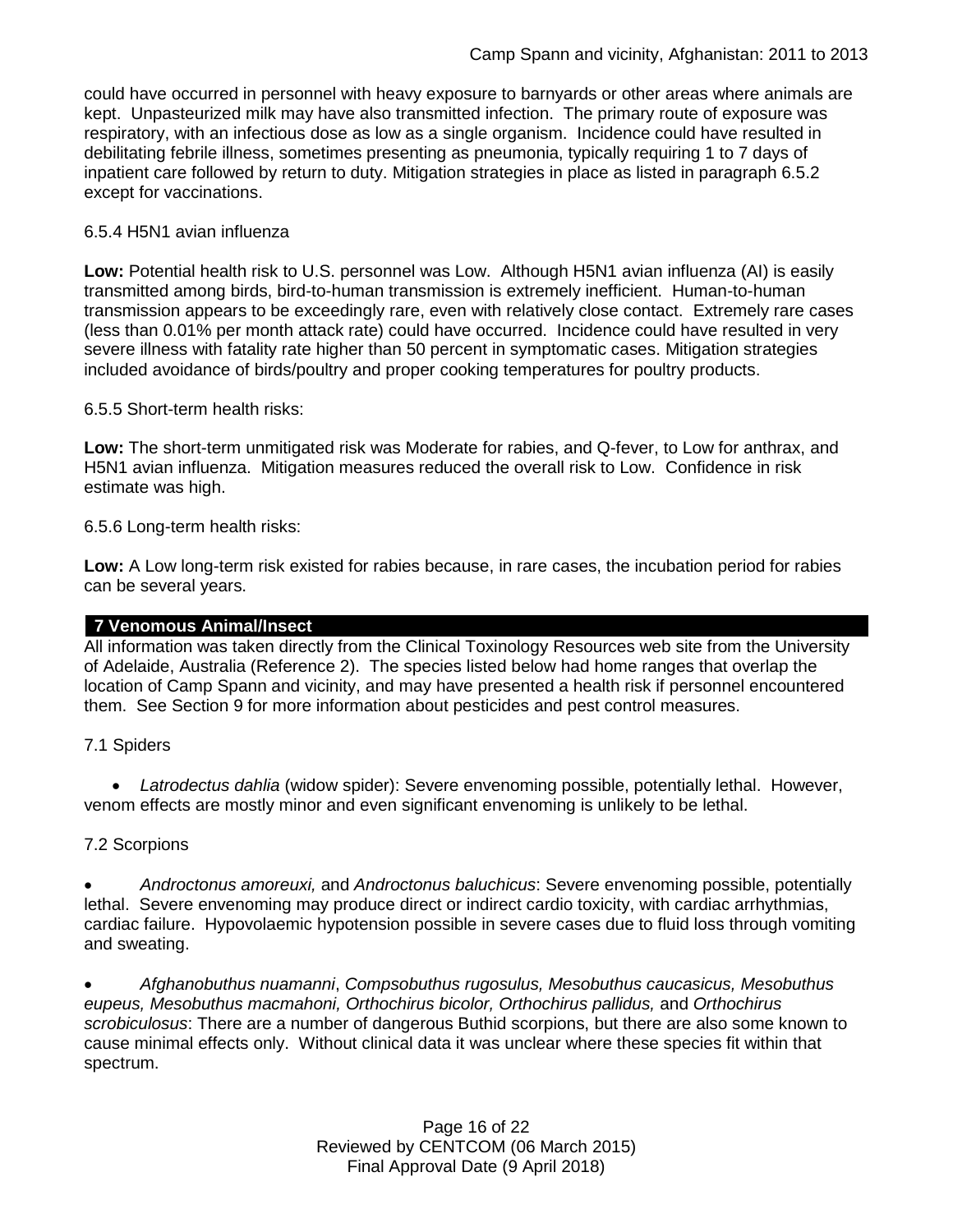*Hottentotta alticola*, and *Hottentotta saulcyi*: Moderate envenoming possible but unlikely to prove lethal. Stings by these scorpions are likely to cause only short lived local effects, such as pain, without systemic effects.

 *Scorpiops lindbergi*: Mild envenoming only, not likely to prove lethal. Stings by these scorpions are likely to cause only short lived local effects, such as pain, without systemic effects.

7.3 Snakes

 *[Boiga](http://www.toxinology.com/fusebox.cfm?fuseaction=main.snakes.display&id=SN0722) [trigonata](http://www.toxinology.com/fusebox.cfm?fuseaction=main.snakes.display&id=SN0722)* (Common Cat Snake): Unlikely to cause significant envenoming; Bites by these rear fanged Colubrid snakes are rarely reported. They are likely to cause minimal to moderate local effects and no systemic effects.

 *Echis multisquamatus* (central Asian saw-scaled viper), *Gloydius halys* (Haly's Pit Viper): Severe envenoming possible, potentially lethal. Bites may cause moderate to severe coagulopathy and haemorrhagins causing extensive bleeding.

 *Hemorrhis ravergieri* (mountain racer) and *Psammophis lineolatus* (Teer snake): Unlikely to cause significant envenoming. Bites require symptomatic treatment only.

 *Macrovipera lebetina obtuse* (Levantine Viper)*, and Macrovipera lebetina turanica* (Levantine Viper): Severe envenoming possible, potentially lethal. Bites may cause mild to severe local effects, shock & coagulopathy.

 *Naja oxiana* (Oxus cobra): Severe envenoming possible, potentially lethal. Bites can cause systemic effects, principally flaccid paralysis.

 *Platyceps rhodorachis* (Jan's desert racer): Mild envenoming only, not likely to prove lethal. Requires symptomatic treatment only.

 *Pseudocerastes persicus* (Persian dwarf snake): Unlikely to cause significant envenoming; limited clinical data suggest bites result in local effects only.

7.4 Short-term health risk:

**Low:** If encountered, effects of venom vary with species from mild localized swelling (e.g. widow spider) to potentially lethal effects (e.g. Haly's Pit Viper). See effects of venom above. Mitigation strategies included avoiding contact, proper wear of uniform (especially footwear), and timely medical treatment. Confidence in the health risk estimate was low (Reference 10, Table 3-6).

7.5 Long-term health risk:

### **None identified.**

### **8 Heat/Cold Stress**

#### 8.1 Heat

Summer (June - September) monthly mean temperatures ranged from 63 °F to 102 °F with an average temperature of 85 degrees Fahrenheit (°F) based on historical climatological data from the U.S. Air Force Combat Climatology Center, 14<sup>th</sup> Weather Squadron. The health risk of heat stress/injury based

> Page 17 of 22 Reviewed by CENTCOM (06 March 2015) Final Approval Date (9 April 2018)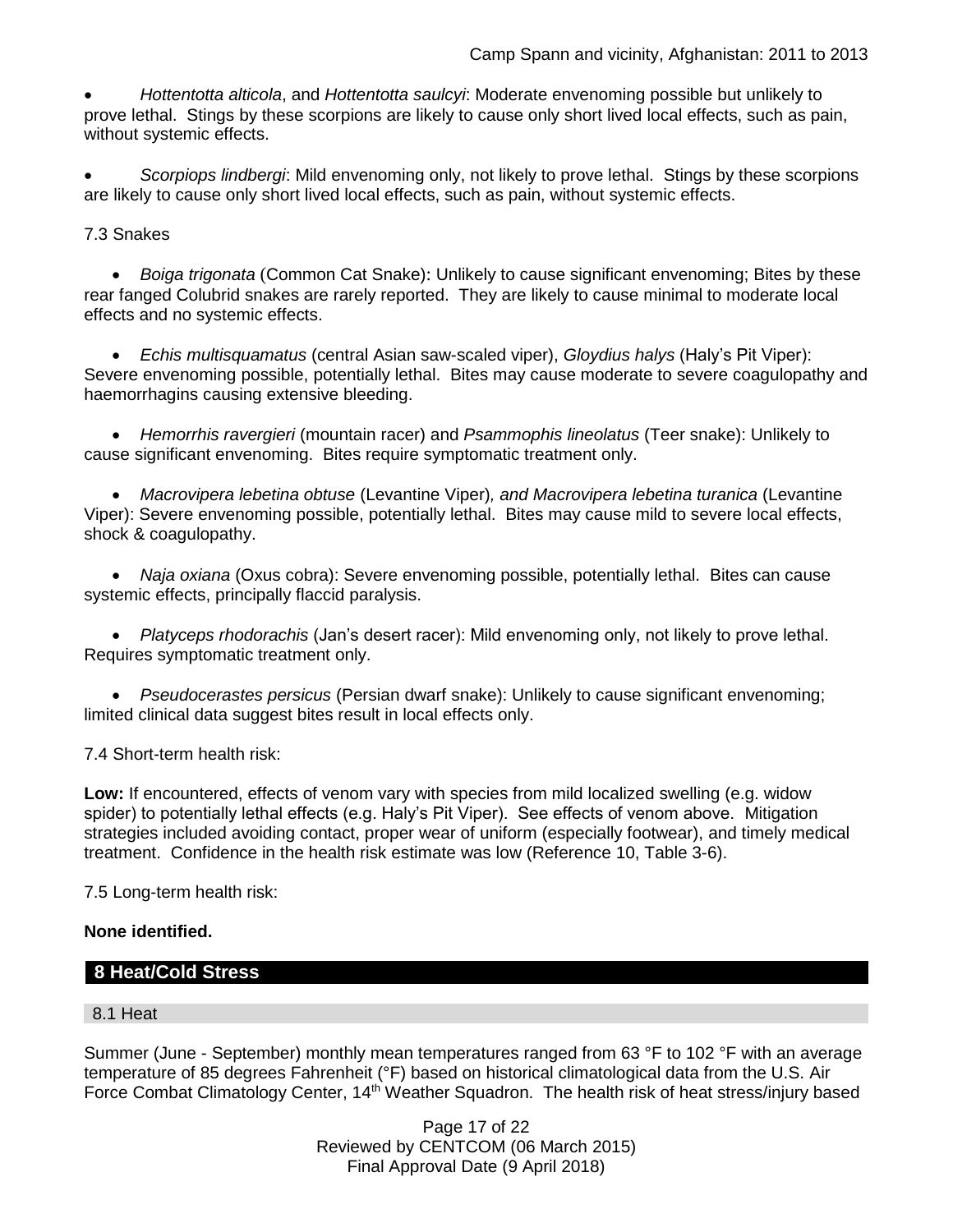on temperatures alone was Low (< 78 °F) from October – April and extremely high ( $\geq 88$ °F) from May – September. However, work intensity and clothing/equipment worn posed greater health risk of heat stress/injury than environmental factors alone (Reference 6). Managing risk of hot weather operations included monitoring work/rest periods, proper hydration, and taking individual risk factors (e.g. acclimation, weight, and physical conditioning) into consideration. Risk of heat stress/injury was reduced with preventive measures

### 8.1.1 Short-term health risk:

**Low to Extremely High, mitigated to Low:** Risk of heat injury in unacclimatized or susceptible populations (older, previous history of heat injury, poor physical condition, underlying medical/health conditions), and those under operational constraints (equipment, PPE, vehicles) was Extremely High from May – September and Low from October – April. The risk of heat injury was reduced to low through preventive measures such as work/rest cycles, proper hydration and nutrition, and monitoring WBGT. Confidence in the health risk estimate was low (Reference 10, Table 3-6).

### 8.1.2 Long-term health risk:

**Low:** The long-term risk was Low. However, the risk may have been greater for certain susceptible persons–those older (i.e., greater than 45 years), in lesser physical shape, or with underlying medical/health conditions. Long-term health implications from heat injuries were rare but may occur, especially from more serious injuries such as heat stroke. It was possible that high heat in conjunction with various chemical exposures may increase long-term health risks, though specific scientific evidence is not conclusive. Confidence in these risk estimates was medium (Reference 10, Table 3-6).

#### 8.2 Cold

#### 8.2.1 Short-term health risks:

Winter (December - March) temperatures ranged from 28 °F to 61 °F with an average temperature of 43 °F based on historical climatological data from the U.S. Air Force Combat Climatology Center, 14<sup>th</sup> Weather Squadron. Because even on warm days a significant drop in temperature after sunset by as much as 40 °F could have occurred, there was a risk of cold stress/injury from October – April. The risk assessment for Non-Freezing Cold Injuries (NFCI), such as chilblain, trench foot, and hypothermia, was Low based on historical temperature and precipitation data. Frostbite was unlikely to occur because temperatures rarely drop below freezing. However, personnel may have encountered significantly lower temperatures during field operations at higher altitudes. As with heat stress/injuries, cold stress/injuries were largely dependent on operational and individual factors instead of environmental factors alone.

**Low:** The health risk of cold injury was Low. Confidence in the health risk estimate was medium.

8.2.2 Long-term health risk:

**Low:** The health risk of cold injury was Low. Confidence in the health risk estimate was high

### **9 Noise**

#### 9.1 Continuous

The generator farm at Camp Spann did not affect personnel who had no direct interaction with the generators. Personnel who worked at the generator farms used personal protective equipment to

> Page 18 of 22 Reviewed by CENTCOM (06 March 2015) Final Approval Date (9 April 2018)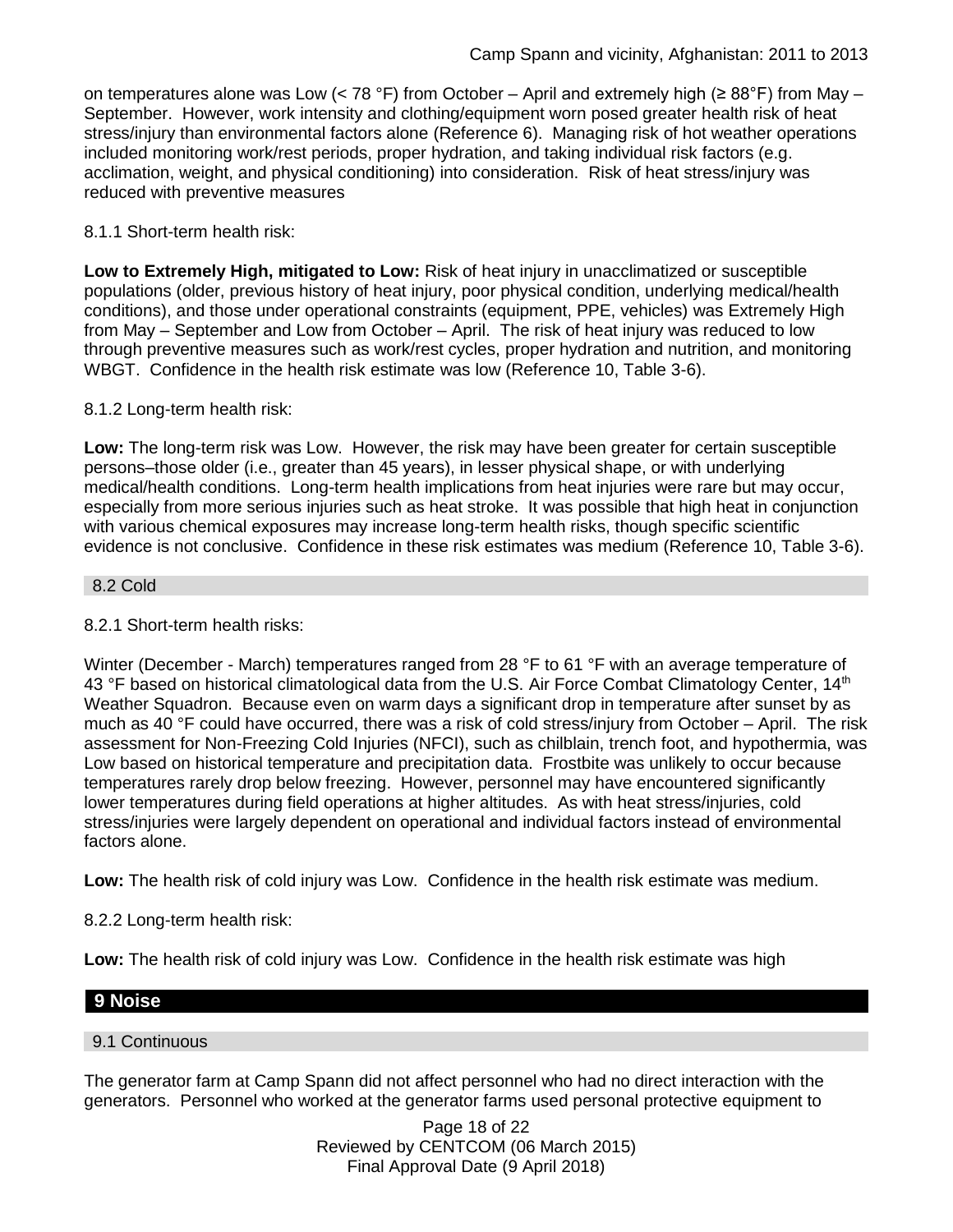mitigate exposure to noise (Reference 14).

9.1.1 Short and long-term health risks:

#### **Not evaluated.**

#### 9.2 Impulse

No specific hazard sources were documented in the DOEHRS or MESL from the 09 October 2011 through 30 June 2013 timeframe.

9.2.1 Short-term and Long-term health risks:

#### **Not evaluated**.

### **10 Unique Incidents/Concerns**

#### 10.1 Potential environmental contamination sources

DoD personnel are exposed to various chemical, physical, ergonomic, and biological hazards in the course of performing their mission. These types of hazards depend on the mission of the unit and the operations and tasks which the personnel are required to perform to complete their mission. The health risk associated with these hazards depends on a number of elements including what materials are used, how long the exposure last, what is done to the material, the environment where the task or operation is performed, and what controls are used. The hazards can include exposures to heavy metal particulates (e.g. lead, cadmium, manganese, chromium, and iron oxide), solvents, fuels, oils, and gases (e.g. carbon monoxide, carbon dioxide, oxides of nitrogen, and oxides of sulfur). Most of these exposures occur when performing maintenance task such as painting, grinding, welding, engine repair, or movement through contaminated areas. Exposures to these occupational hazards can occur through inhalation (air), skin contact, or ingestion; however exposures through air are generally associated with the highest health risk.

#### 10.2 Waste Sites/Waste Disposal

Solid waste and wastewater was hauled off of Camp Spann, Camp Marmal, and Camp Hairatan and disposed of off-site. Burn pits and incinerators were not present on Camp Spann, Camp Marmal, and Camp Hairatan during the 09 October 2011 through 30 June 2013 timeframe (References 14,15, 16, and 17).

#### 10.3 Fuel/petroleum products/industrial chemical spills

No specific hazard sources were documented in the DOEHRS or MESL from the 09 October 2011 through 30 June 2013 timeframe.

#### 10.4 Pesticides/Pest Control:

The health risk of exposure to pesticide residues is considered within the framework of typical residential exposure scenarios, based on the types of equipment, techniques, and pesticide products that have been employed, such as enclosed bait stations for rodenticides, various handheld equipment for spot treatments of insecticides and herbicides, and a number of ready-to-use (RTU) methods such as aerosol cans and baits. The control of rodents required the majority of pest management inputs, with the acutely toxic rodenticides staged as solid formulation lethal baits placed in tamper-resistant bait

> Page 19 of 22 Reviewed by CENTCOM (06 March 2015) Final Approval Date (9 April 2018)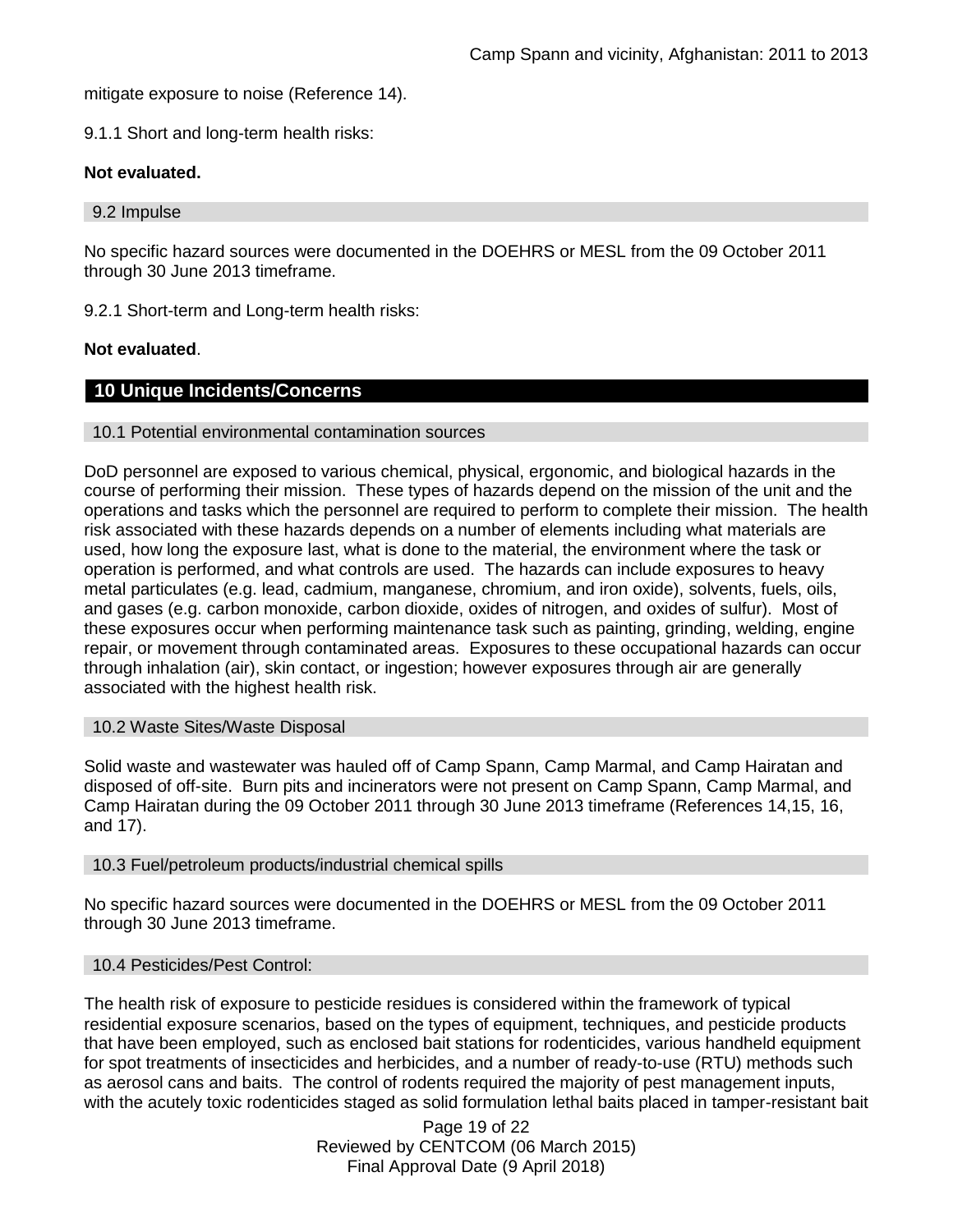stations indoors and outdoors throughout cantonment areas. Nuisance insects, including biting and stinging insects such as bees, wasps, and ants, also required significant pest management inputs. Use of pesticides targeting against these pests generally involved selection of compounds with low mammalian toxicity and short-term residual using pinpoint rather than broadcast application techniques. No specific hazard sources were documented in DOEHRS or MESL data portal. A total of 2 monthly pesticide application reports in the MESL data portal for Camp Spann and Camp Hairatan (March 2013) list the usage of pesticides on the site. For each pesticide product applied during this period, the EPA approved label has been archived, providing a framework how each pesticide handled and applied (see below).

#### 10.4.1 Rodenticides

Bromadiolone was used to control rodents.

### 10.4.2 Insecticides

Insecticides used to control ants, drain flies, gnats, house flies, spiders, and wasps included: imidacloprid, pyrethrins, piperonyl butoxide, and z-9 tricosene.

#### 10.4.3 Short-term and Long-term health risks

**Low:** Long term health risk was Low. Confidence in the health risk assessment was low (Reference 10, Table 3-6).

#### 10.5 Asbestos

No specific hazard sources were documented in the DOEHRS or MESL from the 09 October 2011 through 30 June 2013 timeframe.

#### 10.6 Lead Based Paint

No specific hazard sources were documented in the DOEHRS or MESL from the 09 October 2011 through 30 June 2013 timeframe.

#### 10.7 Burn Pit

Burn pits and incinerators were not present on Camp Spann, Camp Marmal, and Camp Hairatan during the 09 October 2011 through 30 June 2013 timeframe (References 14,15, 16, and 17). Fifty-five gallon burn barrels were used to burn paper and wood at Camp Spann (Reference 18) and Camp Hairatan (Reference 19). An incinerator used for the disposal of regulated medical waste is located on the German controlled portion of Camp Marmal (Reference 20).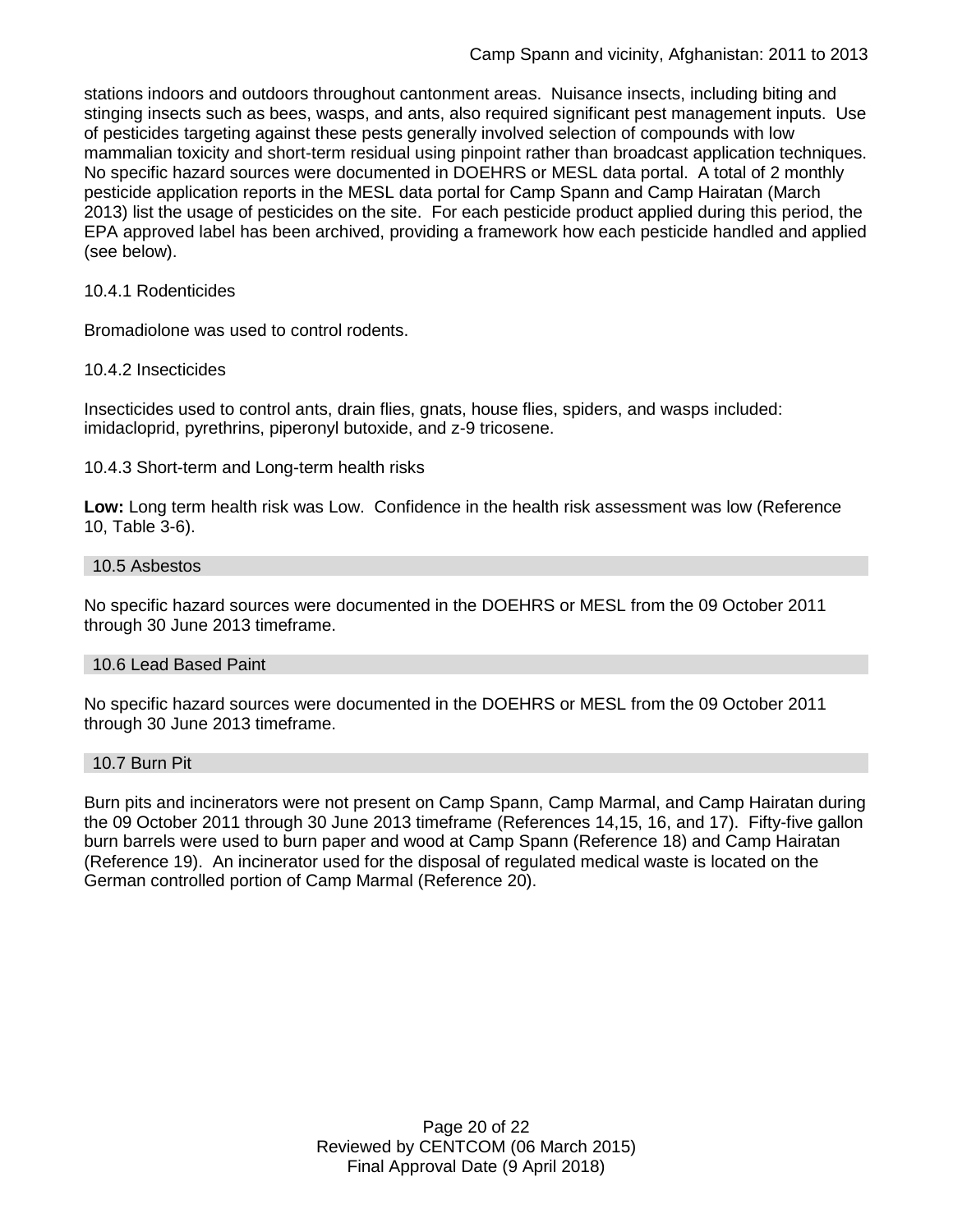# **11 References<sup>1</sup>**

- 1. Casarett and Doull's Toxicology: the Basic Science of Exposures, Chapter 2- Principles of Toxicology; Fifth Edition, McGraw Hill, New York.
- 2. Clinical Toxinology Resources: [http://www.toxinology.com/.](http://www.toxinology.com/) University of Adelaide, Australia.
- 3. Defense Occupational and Environmental Health Readiness System (referred to as the DOEHRS-EH database) at https://doehrs-ih.csd.disa.mil/Doehrs/. Department of Defense (DoD) Instruction 6490.03, *Deployment Health*, 2006.
- 4. DoDI 6055.05, Occupational and Environmental Health, 2008.
- 5. DoD MESL Data Portal: https://mesl.apgea.army.mil/mesl/.Some of the data and reports used may be classified or otherwise have some restricted distribution.
- 6. Goldman RF. 2001. Introduction to heat-related problems in military operations. *In*: Textbook of military medicine: medical aspects of harsh environments Vol. 1, Pandolf KB, and Burr RE (Eds.), Office of the Surgeon General, Department of the Army, Washington DC.
- 7. IOM (Institute of Medicine). 2011*.* Long-term health consequences of exposure to burn pits in Iraq and Afghanistan*.* Washington, DC: The National Academies Press.
- 8. Joint Staff Memorandum (MCM) 0017-12, Procedures for Deployment Health Surveillance, 2012.
- 9. National Center for Medical Intelligence (NCMI). 2011. Defense Intelligence Report: (U) Baseline Infectious Disease Risk Assessment CENTCOM: Afghanistan. Defense Intelligence Agency, [https://www.intelink.gov/ncmi/index.php.](https://www.intelink.gov/ncmi/index.php)
- 10. USAPHC TG230, June 2013 Revision.

 $\overline{a}$ 

- 11. USACHPPM. 2008. Particulate Matter Factsheet; 64-009-0708, 2008.
- 12. Modification 12 to United States Central Command Individual Protection and Individual Unit Deployment Policy, 2 December 2013.
- 13. CDC. 2012. Morbidity and Mortality Weekly Report. Imported Human Rabies in a U.S. Army Soldier. May 4, 2012. 61(17); 302-305.

 $1$  NOTE. The data are currently assessed using the 2013 TG230. The general method involves an initial review of the data which eliminates all chemical substances not detected above 1-yr negligible MEGs. Those substances screened out are not considered acute or chronic health hazards so are not assessed further. For remaining substances, acute and chronic health effects are evaluated separately for air water (soil is only evaluated for long term risk). This is performed by deriving separate short-term and long term population exposure level and estimates (referred to as population exposure point concentrations (PEPC)) that are compared to MEGs derived for similar exposure durations. If less than or equal to negligible MEG the risk is Low. If levels are higher than negligible then there is a chemical-specific toxicity and exposure evaluation by appropriate SMEs, which includes comparison to any available marginal, critical or catastrophic MEGs. For drinking water 15 L/day MEGs are used for the screening while site specific 5-15 L/day are used for more detailed assessment. For nondrinking water (such as that used for personal hygiene or cooking) the 'consumption rate' is limited to 2 L/day (similar to the EPA) which is derived by multiplying the 5 L/day MEG by a factor of 2.5. This value is used to conservatively assess non drinking uses of water.